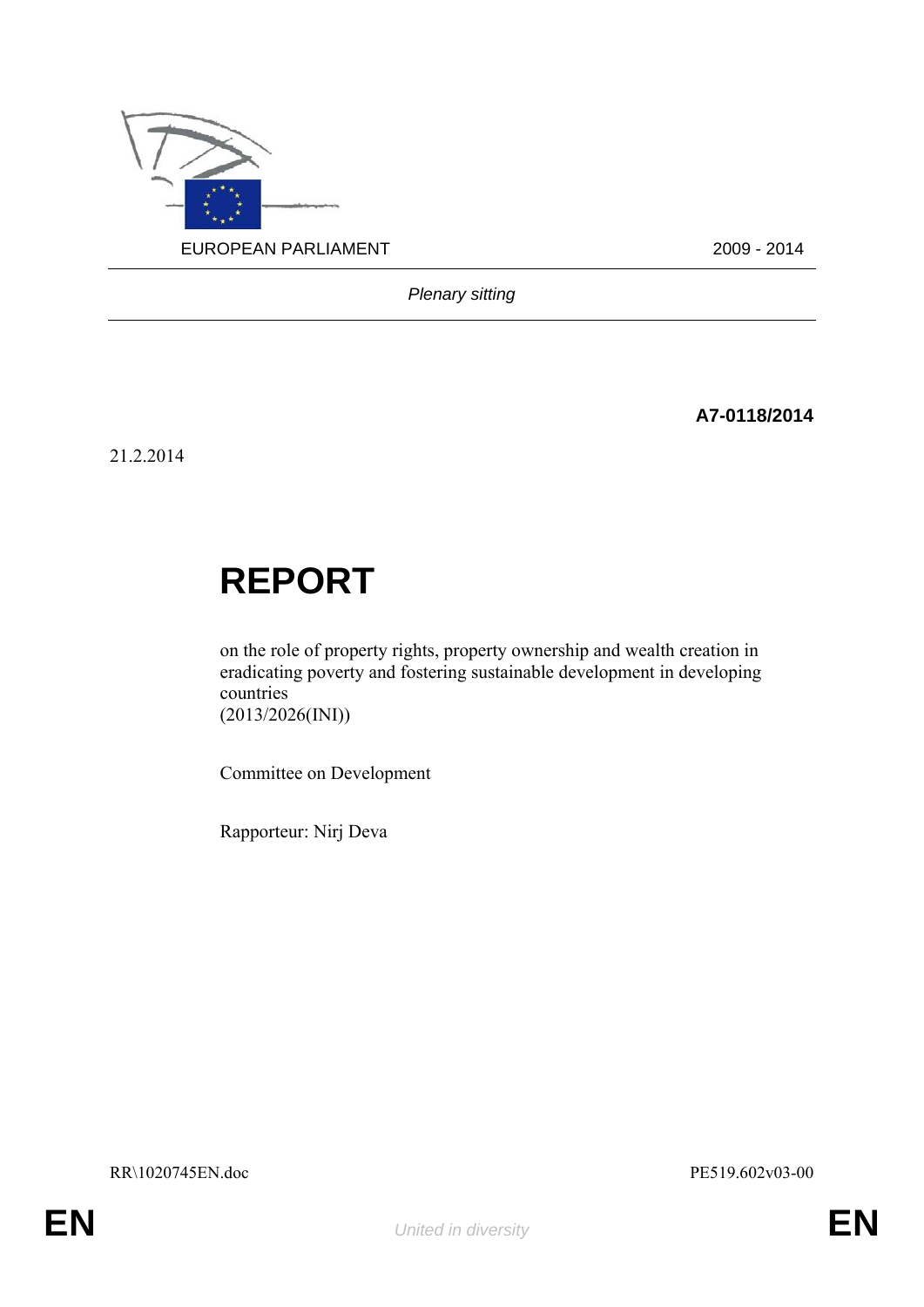PR\_INI

# **CONTENTS**

# **Page**

| OPINION OF THE COMMITTEE ON WOMEN'S RIGHTS AND GENDER EQUALITY 19 |  |
|-------------------------------------------------------------------|--|
|                                                                   |  |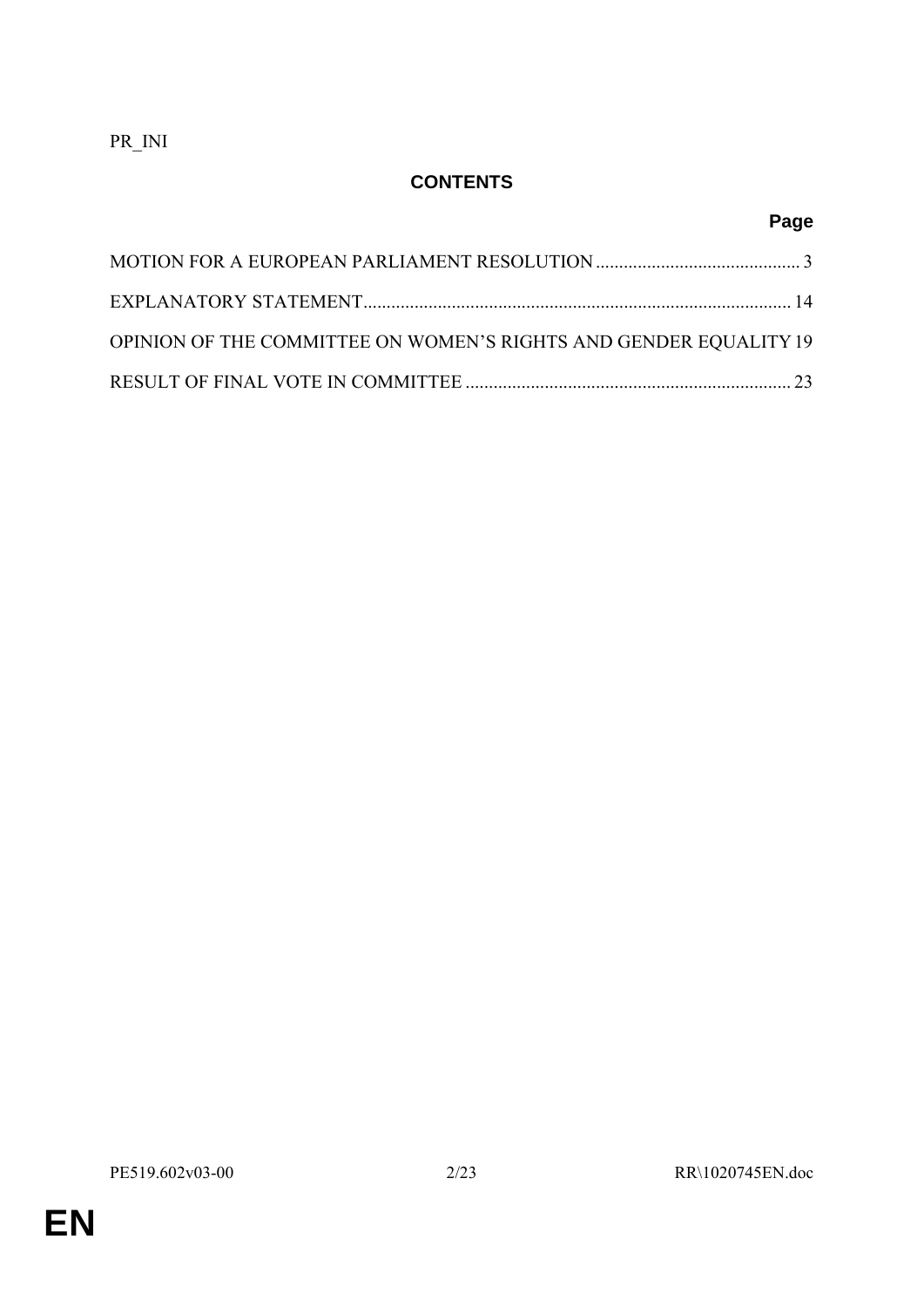### **MOTION FOR A EUROPEAN PARLIAMENT RESOLUTION**

#### **on the role of property rights, property ownership and wealth creation in eradicating poverty and fostering sustainable development in developing countries (2013/2026(INI))**

#### *The European Parliament,*

- having regard to Article 17 of the United Nations Universal Declaration of Human Rights concerning the right to property,
- having regard to the Millennium Declaration of 8 September 2000 setting out the Millennium Development Goals (MDGs), in particular goals 1, 3 and 7,
- having regard to the Joint statement by the Council and the representatives of the governments of the Member States meeting within the Council, the European Parliament and the Commission on European Union Development Policy: 'The European Consensus' signed on 20 December 2005, in particular paragraphs 11 and 92 thereof,
- having regard to the Commission Communication of 19 October 2004 entitled 'EU Guidelines to support land policy design and reform processes in developing countries' (COM(2004)0686),
- having regard to the Commission Communication of 31 March 2010 on 'An EU policy framework to assist developing countries in addressing food security challenges' (COM(2010)0127),
- having regard to the Commission Communication of 13 October 2011 entitled 'Increasing the impact of EU Development Policy: An agenda for change' (COM(2011)0637),
- having regard to the Commission Communication of 27 February 2013 entitled 'A decent life for all: Ending poverty and giving the world a sustainable future' (COM(2013)0092),
- having regard to the 'EU Land Policy Guidelines: Guidelines for support to land policy design and land policy reform processes in developing countries' adopted by the Commission in November 2004,
- having regard to the 2008 United Nations Human Settlements Programme (UN-Habitat) study entitled 'Secure Land Rights for All' and the UN-Habitat guide on 'How to Develop a Pro-Poor Land Policy: Process, Guide and Lessons',
- having regard to the report of 11 June 2009 by the United Nations Special Rapporteur on the Right to Food, Olivier De Schutter, entitled 'Large-scale land acquisitions and leases: a set of core principles and measures to address the human rights challenge',
- having regard to the declaration on 'Urbanisation Challenges and Poverty Reduction in ACP States' adopted in Nairobi, Kenya, in 2009,
- having regard to the declaration of the World Summit on Food Security, adopted in Rome

RR\1020745EN.doc 3/23 PE519.602v03-00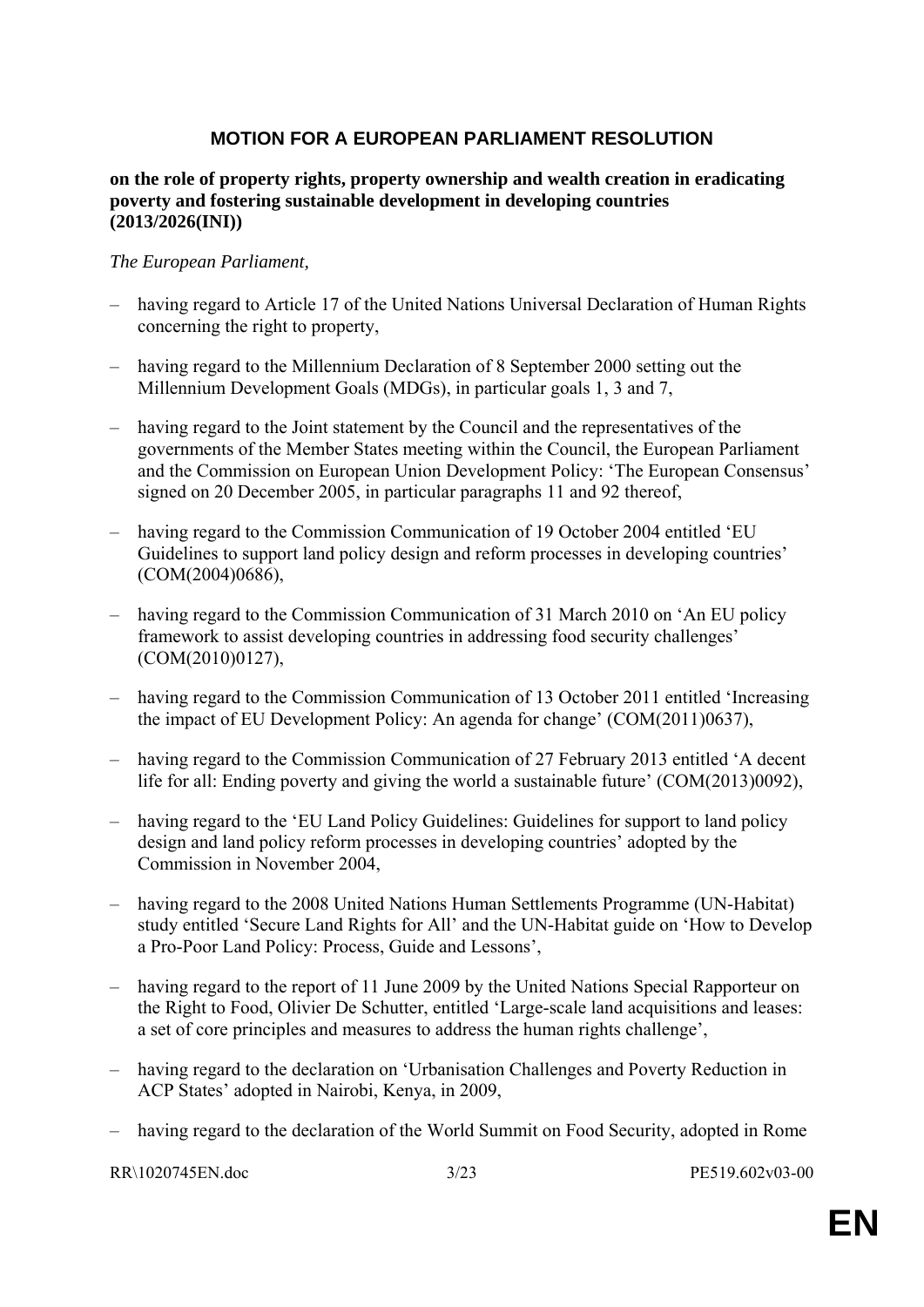in 2010,

- having regard to the declaration on 'Making Slums History: A worldwide challenge for 2020' adopted at the international conference held in Rabat, Morocco, from 26 to 28 November 2012,
- having regard to the declaration on 'Sustainable Urbanisation as Response to Urban Poverty Eradication' adopted at the 2nd Tripartite ACP-European Commission-UN-Habitat Conference held in Kigali, Rwanda, from 3 to 6 September 2013,
- having regard to the United Nations Declaration on the Rights of Indigenous Peoples (UNDRIP), and to the Indigenous and Tribal Peoples Convention (no. 169) of 1989 of the International Labour Organisation (ILO),
- having regard to the Principles for Responsible Agricultural Investment that Respects Rights, Livelihoods and Resources (PRAI), to the Food and Agriculture Organisation's Voluntary Guidelines on the Responsible Governance of Tenure of Land, Fisheries and Forests in the Context of National Food Security, and to the African Union's Framework and Guidelines on Land Policy in Africa (ALPFG),
- having regard to the recommendations of the High Level Panel on the Post-2015 Development Agenda to include a goal on governance of land tenure for women and men, and to recognise that women and girls must have, inter alia 'the equal right to own land and other assets',
- having regard to its resolution of 27 September 2011 on an EU policy framework to assist developing countries in addressing food security challenges<sup>1</sup>,
- having regard to Rule 48 of its Rules of Procedure,
- having regard to the report of the Committee on Development and the opinion of the Committee on Women's Rights and Gender Equality (A7-0118/2014),
- A. whereas property rights can be defined as the rules that regulate the terms by which individual stakeholders, communities, and public and private actors acquire and maintain access to tangible and intangible assets through formal law or customary provisions; whereas according to UN-Habitat, land tenure specifically can be formal (freehold, leasehold, public and private rental), customary or religious in origin; whereas the EU Land Policy Guidelines state that land rights are not always limited to private ownership in the strict sense, but can resort to a balance between individual rights and duties, and collective regulations at different levels;
- B. whereas 1.2 billion people worldwide inhabit property for which they do not hold formal rights and live without permanent homes or access to land; whereas, in particular, more than 90 % of the rural population in sub-Saharan Africa (of which 370 million people are considered to be poor) access land and natural resources via legally insecure customary and informal tenure systems;

<sup>1</sup>  $1$  OJ C 56 E, 26.2.2013, p. 75.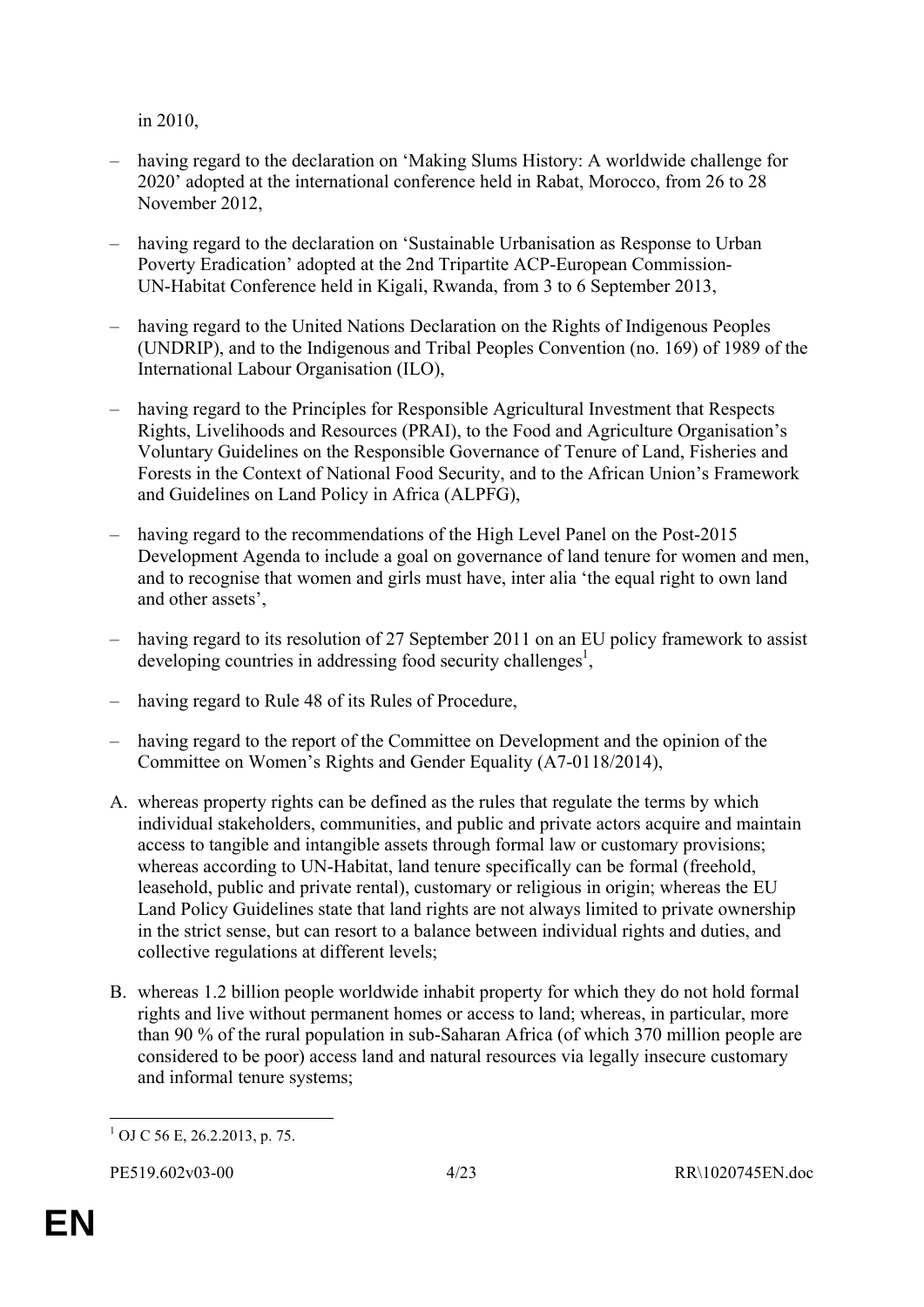- C. whereas total extra-legal and unregistered wealth is estimated at over USD 9.3 trillion, which is 93 times larger than the total amount of foreign aid given to developing countries over the past 30 years;
- D. whereas although MDG7 (Target 11) –aimed at improving the lives of 100 million slum inhabitants by 2020 – has been attained, the number of such inhabitants (estimated at 863 million in 2012), in absolute terms, continues to grow; whereas UN-Habitat estimates that as many as one billion people live in slums, and it is thought that an estimated three billion people will be residing in slums by 2050; whereas Article 11 of the International Covenant on Economic, Social and Cultural Rights recognises a universal right to housing and to continuous improvement of living conditions;
- E. whereas in rural areas, some 200 million people (almost 20 % of the world's poor) have no access to sufficient land to make a living; whereas rural land is coming under multiple pressures, such as population growth, land-use conversion, commercial investments, environmental degradation due to drought, soil erosion and nutrient depletion, as well as natural disasters and conflicts; and whereas securing land rights is necessary to promote social stability by reducing uncertainty and conflicts over land;
- F. whereas private investors and governments have shown a growing interest in the acquisition or long-term lease of large portions of arable land, mostly in developing countries in Africa and Latin America;
- G. whereas by setting mandatory targets and subsidising biofuels, the EU contributes at least indirectly to land-grabbing in developing countries, given that it encourages speculation over arable land, in particular those most fertile of lands and those located near ports or roads; whereas threats to the security of tenure for small-holders are further increased as a result, with potential negative consequences for the food security of local communities;
- H. whereas arbitrary land allocation by political authorities breeds corruption, insecurity, poverty and violence;
- I. whereas land governance issues are closely linked with the key challenges of the 21st century, namely food security, energy scarcity, urban and population growth, environmental degradation, climate change, natural disasters and conflict resolution, reinforcing the need to prioritise comprehensive land reform;
- J. whereas an estimated 1.4 billion hectares worldwide are governed by customary norms; whereas existing land tenure structures in Africa, Asia and Latin America are considerably different from each other and the local, customary arrangements that have developed – whether they be freehold or communal – cannot be disregarded when formalisation of land is undertaken;
- K. whereas under Article 25 of the Universal Declaration of Human Rights, everyone has the right to take possession of the resources or means needed to produce or obtain food in sufficient quantities for existence;
- L. whereas the Convention on the Elimination of All Forms of Discrimination against Women (CEDAW) states that women and spouses shall have equal rights in respect of the

RR\1020745EN.doc 5/23 PE519.602v03-00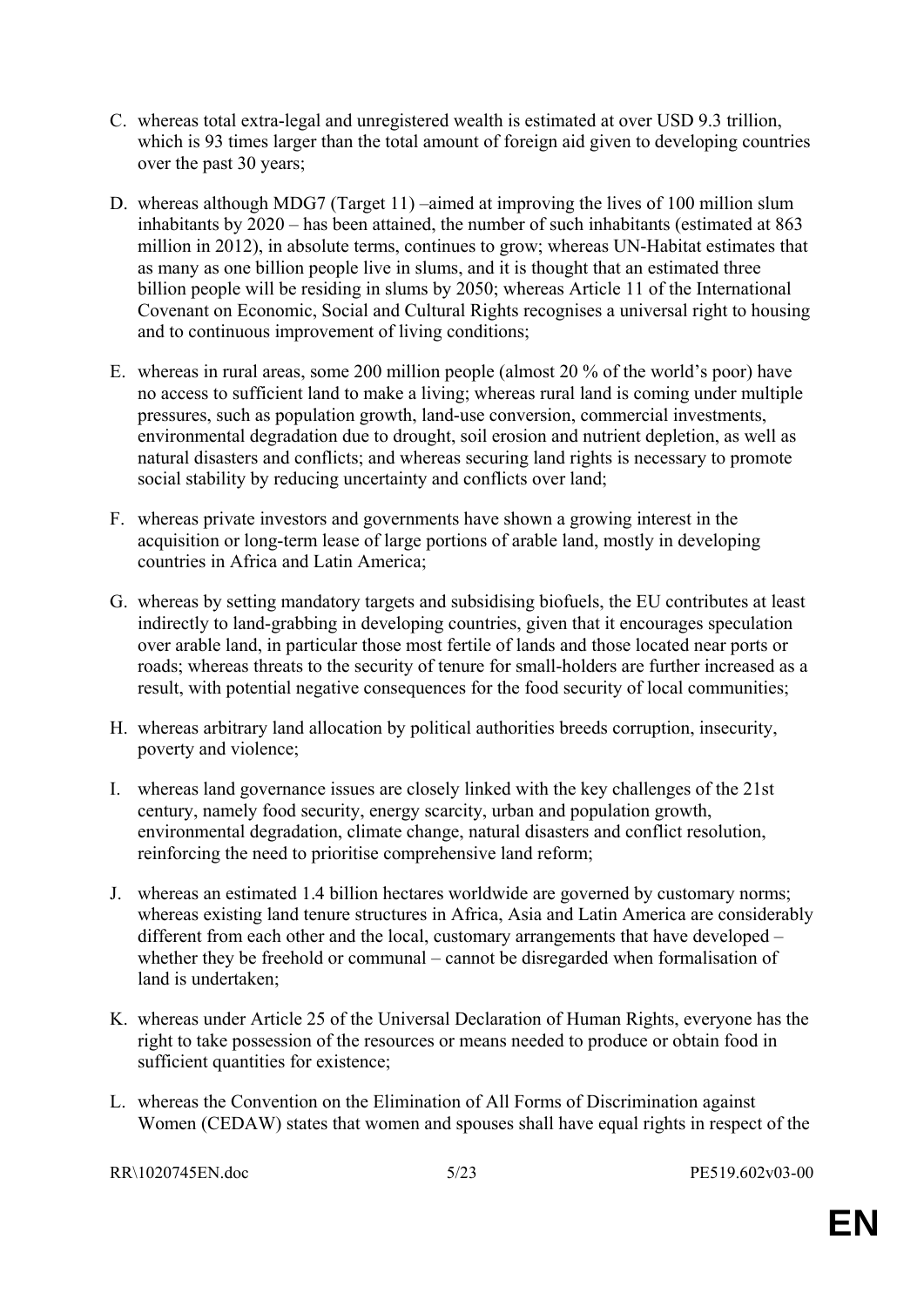ownership and acquisition of property; whereas, however, many land tenure and property rights regimes discriminate against women either formally or in practice;

- M. whereas, in many developing countries, women's property rights, secured access to land and access to savings and credit are not socially recognised; whereas, starting from such a discriminatory basis, it is particularly difficult for women to assert their property rights, and especially rights to inheritance, by legal means;
- N. whereas in particular women's land rights in developing countries are being violated through the increasing incidence of large-scale land acquisition by developed countries for commercial or strategic purposes, such as agricultural production, food security and energy and biofuel production; whereas women often lack the opportunity to harness legal aid and representation to successfully challenge violations of property rights in developing countries;
- O. whereas providing secure land rights for women is important for poverty reduction, in view of women's roles as food producers in rural and peri-urban areas, their responsibilities for feeding family members; whereas women, who represent 70 % of Africa's farmers, formally own as little as 2 % of the land; whereas recent programmes throughout India, Kenya, Honduras, Ghana, Nicaragua and Nepal have found that female-headed households have greater food security, better health care and a stronger focus on education rather than male-headed households;
- P. whereas more than 60 % of chronically hungry people are women and girls and, in the developing countries,  $60-80$  % of food is produced by women<sup>1</sup>;
- Q. whereas an estimated 370 million indigenous peoples worldwide have a strong spiritual, cultural, social and economic relationship with their traditional lands, the management of which is usually community-based;
- R. whereas Article 17 of the Universal Declaration of Human Rights recognises the rights of everyone to own property either alone or in association with others, and that no one should be arbitrarily deprived of his or her property;
- S. whereas access to land for indigenous people has been afforded specific forms of protection under Convention no 169 of the ILO and the United Nations Declaration on the Rights of Indigenous Peoples;
- T. whereas Article 10 of the UN Declaration on the Rights of Indigenous People guarantees the right not to be forcibly removed from one's lands or territories, and that no relocation can take place without the free, prior and informed consent of the indigenous people, and following agreement on just and fair compensation as well as wherever possible, the option of return;

#### *Land rights, including property rights, and wealth creation*

<sup>&</sup>lt;u>.</u> <sup>1</sup> Food and Agriculture Organisation of the United Nations (FAO), Policy Brief No 5 – Economic and Social Perspectives, August 2009*.*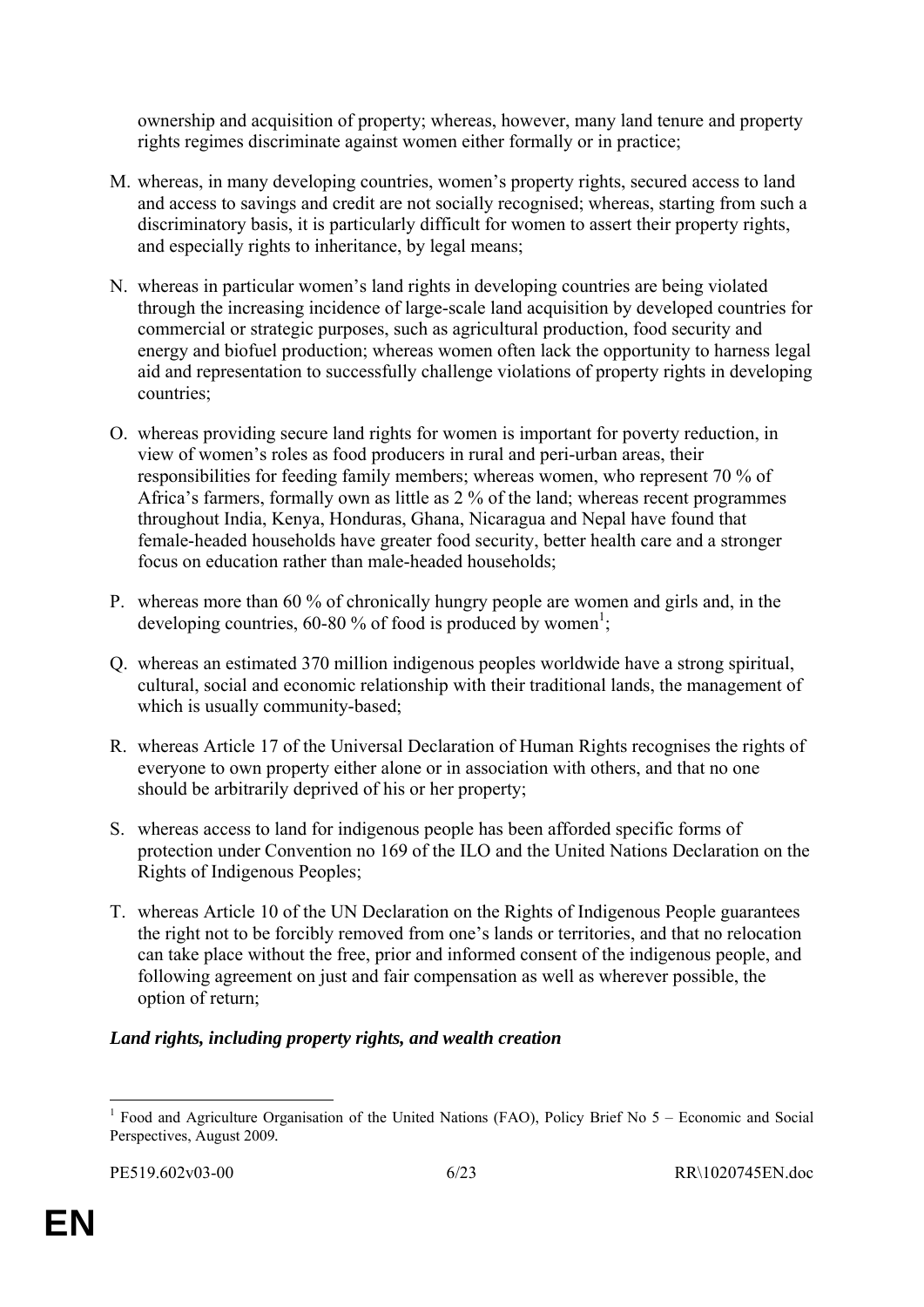- 1. Considers registered property rights and secure land rights to be a catalyst for economic growth, provided that land can be used as collateral and enhance access to capital, and therefore stimulate productivity and investment, while also promoting social cohesion and peace;
- 2. Emphasises that securing land rights and greater equity in land access provide a secure foundation for livelihoods, economic opportunities, and in rural areas, for household food production;
- 3. Underlines the fact that besides individual land titling, a variety of alternative tenure options, including building on customary tenure systems to legally secure rights to house plots, farmland and natural resources, should be recognised, as advocated by UN-Habitat;
- 4. Stresses that land tenure security for smallholders, who constitute 95 % of potential landowners in developing countries, stimulates local economies, increases food security, decreases migration and slows down slum urbanisation; points out that, in Ethiopia for example, where property rights have been introduced, productivity increased by up to 40 % per acre over three years, on account of this change alone<sup>1</sup>;
- 5. Notes with concern that cultural traditions often leave women dependent on male relatives for tenure security and without legal protection; stresses the international obligations of States to ensure minimum economic social and cultural rights, which include the obligation of governments to ensure that land management is not discriminatory, in particular with regard to women and the poor, and that it does not violate other human rights;
- 6. Highlights the fact that empowering people to make decisions about their own resources, combined with formal inheritance provisions, strongly encourages smallholders to invest sustainably in their land, practise terracing and irrigation, and mitigate the effects of climate change; notes, in this connection, that studies have shown that a household with fully secure and transferable land is estimated to be 59.8 % more likely to invest in terracing than a household that expects to be redistributed within the village during the next five years;
- 7. Notes that with title deeds to land, a person may borrow money at reasonable rates of interest, which can be used to establish and develop a business; emphasises that the protection of property rights may promote a competitive business environment where the entrepreneurial and innovative spirit can grow;
- 8. Recognises that the challenge is to overcome the dissonance between legality, legitimacy and practices by building land tenure mechanisms based on shared norms, starting from a recognition of existing rights, while making sure that men and women, as well as vulnerable communities in developing countries, have secure rights over land and assets, and are fully protected against vested interests that could seize their property;
- 9. Strongly condemns the practice of land-grabbing which, in particular, illegally

<sup>&</sup>lt;u>.</u> 1 USAID Ethiopia, http://ethiopia.usaid.gov/programs/feed-future-initiative/projects/land-administrationnurture-development-land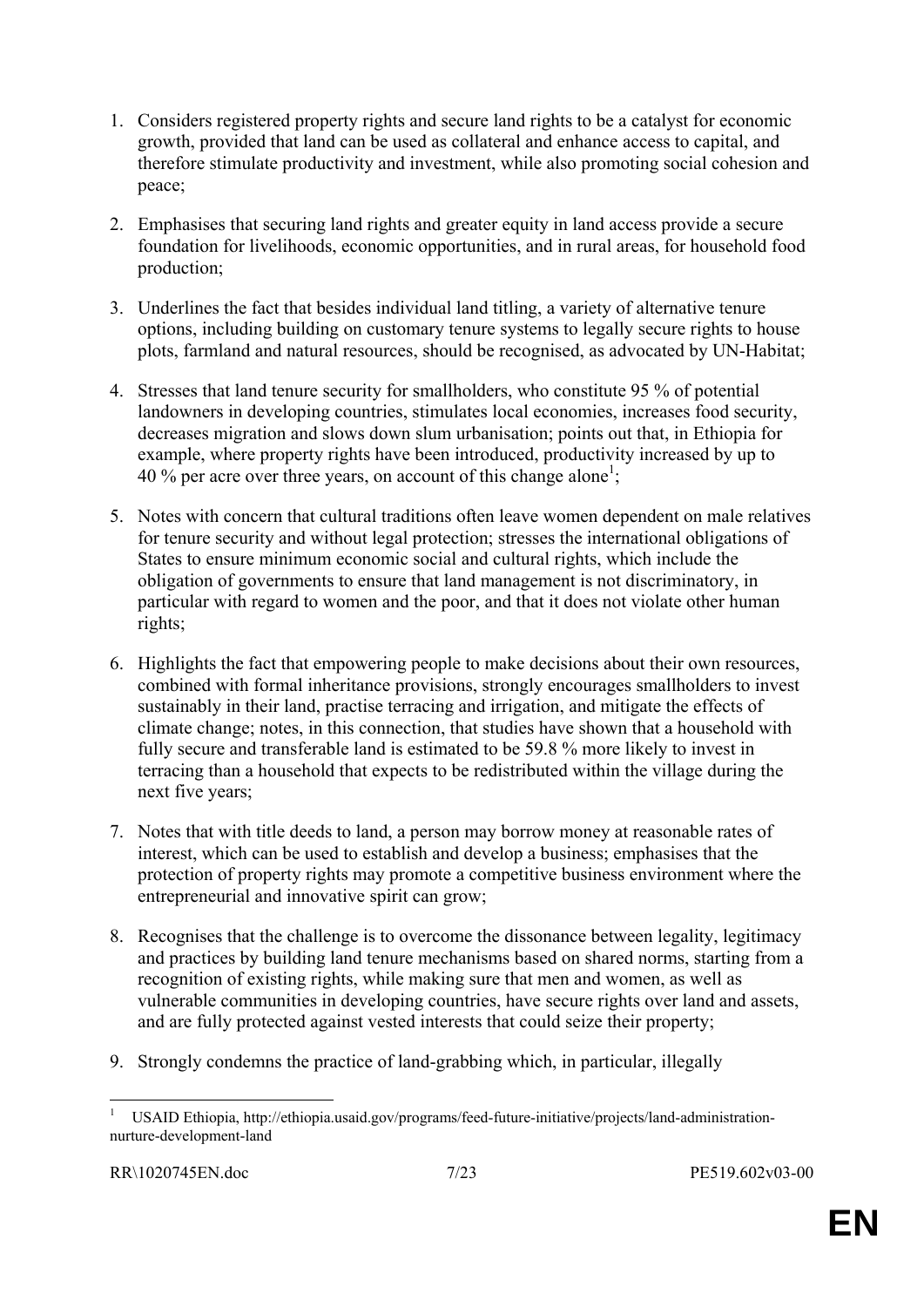dispossesses the rural poor and traditional Nomad populations of land without adequate compensation; highlights the fact that at least 32 million hectares worldwide have been part of at least 886 transnational large-scale land deals of this kind between 2000 and  $2013<sup>1</sup>$ ; highlights the fact that this figure is likely to represent a significant underestimation of the accurate number of large land deals concluded;

- 10. Calls on the Commission and the Member States, in their development assistance policies, to take account of large-scale land acquisition processes by developed countries' investors in developing countries, and on the African continent in particular, which are affecting local farmers and which have a devastating impact on women and children, with a view to protecting them from impoverishment, famine and forcible eviction from their villages and land;
- 11. Stresses that the removal of public incentives for the production of crop-based biofuels and subsidies is one way to combat land-grabbing;
- 12. Recalls that when land rights are not secure and governance is weak, high risks are brought about for local communities, in terms of food insecurity, risk of displacement, and the eviction of farmers and herders; urges the Member States, in this connection, to support the national capacity of developing countries to strengthen their governance systems;
- 13. Highlights the fact that both the International Covenant on Civil and Political Rights and the International Covenant on Economic, Social and Cultural Rights recognise the right to self-determination, which is defined as the right of all people to dispose freely of their natural wealth and resources, and that both stipulate that no person may be deprived of his or her own means of subsistence; stresses, in this connection, that the negotiation of largescale leases and the acquisition of lands must entail transparency, adequate and informed participation on the part of the local communities concerned by land leases or purchases, and accountability in the use of revenues that should benefit the local population;
- 14. Calls on the Commission and the Member States to examine, via the UN, the impact that such acquisitions have on the desertification of farmland, on the loss of women's rights of residence and access to land, with particular reference to single women and those who are the head of the family, on food security and on their livelihood and that of their children and dependent persons;
- 15. Stresses that investment agreements on large-scale land acquisitions or leases should duly take into account the right of current land-users, as well as the rights of workers employed on farms; takes the view that the obligations of investors should be clearly defined and should be enforceable, for instance by means of the inclusion of sanction mechanisms in cases of non-compliance with human rights; considers that all land deals should also include a legal obligation whereby a certain minimum percentage of crops produced should be sold on the local market;

#### *Roadmap to secure land rights, including property rights, and sustainable land governance in the developing world*

 1 http://www.landmatrix.org/get-the-idea/global-map-investments/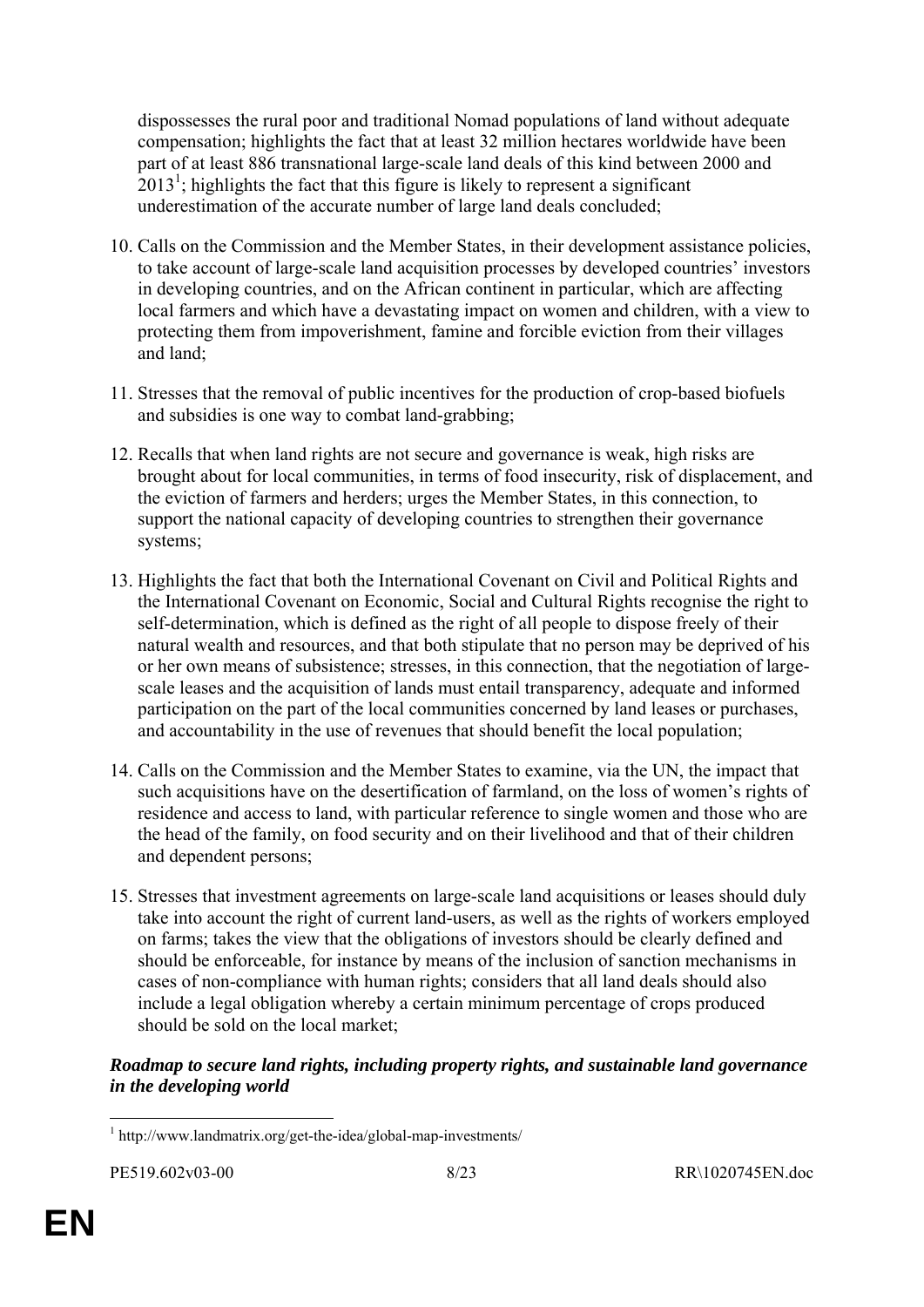- 16. Highlights the fact that land reform requires flexibility, tailored to local, social and cultural conditions, such as traditional forms of tribal ownership, and should be focused on empowering the most vulnerable;
- 17. Highlights the fact that the co-existence of customary land regimes and imposed colonial models represent one of the main causes of endemic land insecurity in developing countries; stresses, in this connection, the imperative to recognise the legitimacy of customary tenure arrangements that provide statutory rights to individuals and communities, and prevent dispossession and abuses of land rights, which are especially prevalent among African communities and the large indigenous populations of Latin America;
- 18. Emphasises that regularising tenure security for urban squatters has a significant effect on residential investment, with studies showing that the rate of housing renovation increases by more than 66  $\%$ ;
- 19. Emphasises that land tenure reform should begin with accurate land data collection and with systematic titling by means of cadastral mapping using low-cost technologies, such as mobile technologies, GPS, GPRS and GIS monitoring tools; calls for complete openness and encourages the development and regional sharing of geographical information systems, including satellite and aerial imagery, taking into account technologies for participatory mapping; congratulates Rwanda on the progress it has made with regard to land data, which has made it possible to register all land in the country within a remarkably short period;
- 20. Warns against applying a one-size-fits-all approach in order to achieve land security; underlines the fact that formal land administration services are most effective when provided at local level; takes the view that the effective delivery of secure land rights may therefore depend on the reform of centralised state land agencies with a view to devolving responsibilities to local and customary institutions; considers that land registration can then be improved by means of the computerisation of land records and cadastral systems;
- 21. Recalls that agriculture remains a fundamental source of livelihood, subsistence and food security for rural communities; notes, however, that rural land is coming under multiple pressures, because of population growth, land-use conversion, commercial investments, and environmental degradation due to drought, soil erosion and nutrient depletion, as well as natural disasters and conflicts; believes, in this connection, that securing land tenure for rural communities is essential to achieve the millennium development goals (MDGs); takes the view that a range of policy instruments can help address these challenges, and they must be adapted to meet local conditions;
- 22. Believes that government officials should first identify those land management and tenure systems that already exist and that they should, secondly, build on these systems for the benefit of the poor and vulnerable groups;
- 23. Trusts that the decentralisation of land administration empowers local communities and individuals, and draws attention to the need to eliminate corrupt practices imposed by local chiefs through deals struck with foreign investors and any claims to unregistered individual plots of land;

RR\1020745EN.doc 9/23 PE519.602v03-00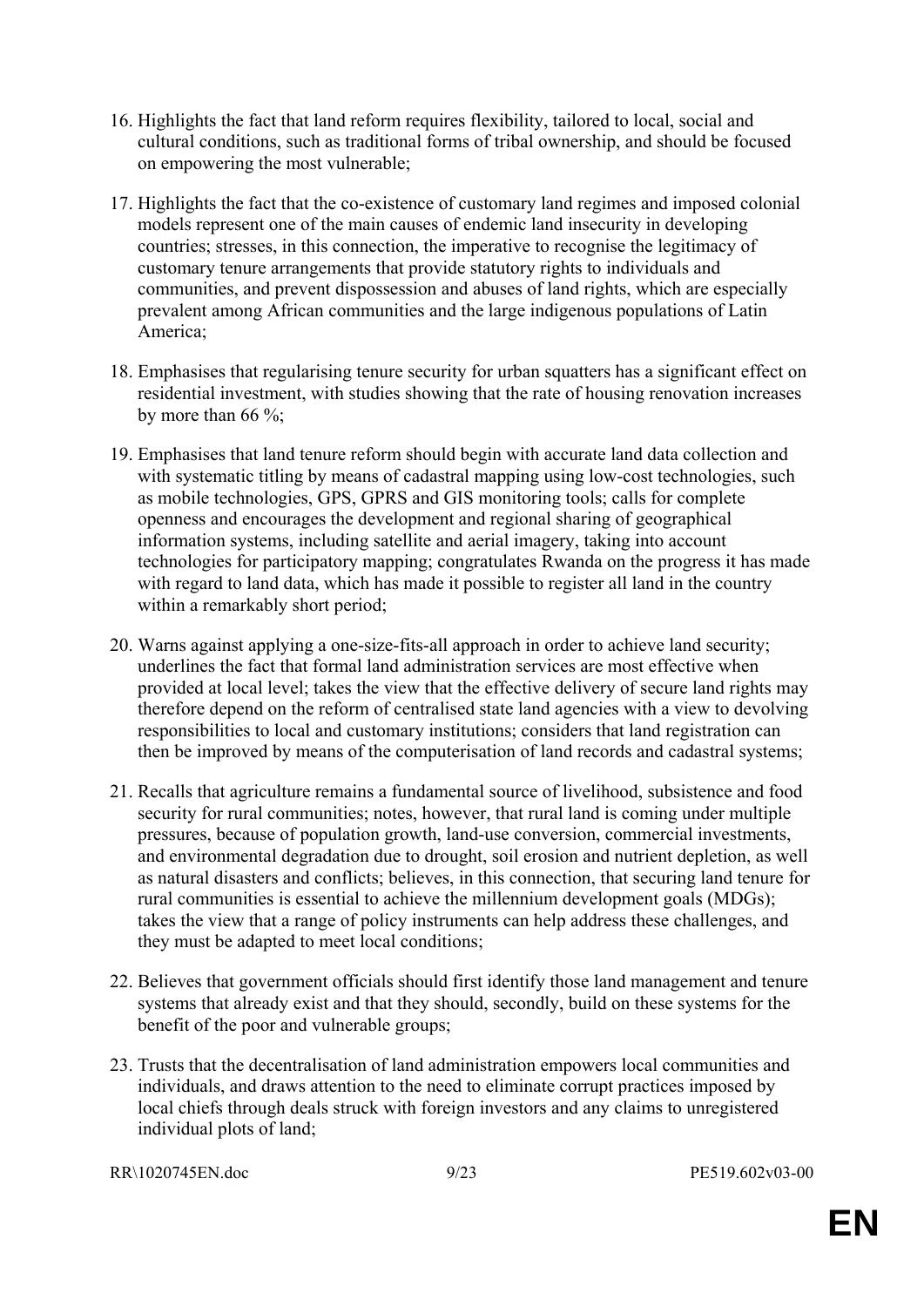- 24. Stresses that any shift in land use should only take place with the free, prior and informed consent of the local communities concerned; recalls that indigenous people have been granted specific forms of protection of their rights on land under international law; insists, in line with the United Nations Declaration on the Rights of Indigenous Peoples, that states shall provide effective mechanisms for the prevention of, and redress for, any action which has the aim or effect of dispossessing indigenous peoples of their lands, territories or resources;
- 25. Notes that the limited proportion of land which is registered in Africa (10 %) is recorded via outdated erroneous systems; underlines the fact that, according to World Bank estimates<sup>1</sup>, the 27 economies that modernised their registries in the past seven years cut the average time for transferring property ownership by half, thereby increasing transparency, reducing corruption and simplifying revenue collection; emphasises that a high priority for development policy should be to establish and improve land registries in developing countries;
- 26. Recalls that tenure security can be safeguarded under various forms, provided that the rights of land users and owners are clear: recalls that in addition to formal titles, security can be achieved through clear, long-term rental contracts, or formal recognition of customary rights and informal settlements, with accessible and effective dispute settlement mechanisms; calls for the EU to channel support towards capacity development and training programmes in land management with the aim of securing land rights for the poor and vulnerable groups, including through cadastral surveying, registration, and efforts to equip educational institutions in developing countries;
- 27. Calls for the EU to strengthen the capacity of courts in developing countries to enforce property law effectively, to resolve land disputes and manage expropriations as part of a holistic approach aimed at consolidating judicial systems and the rule of law;
- 28. Calls for the EU to help developing countries to implement their land reforms in order, to promote, in particular, the participation of all stakeholders, and in combination with awareness-raising programmes, so that the rights of all parties involved, especially the poor and vulnerable, are fully respected; cites the example of Madagascar and the local land offices, where simple local initiatives have greatly facilitated the registration of land titles;
- 29. Highlights the fact that building sound fiscal policies in developing countries by strengthening land registration and delineating valuation functions significantly increases annual land transaction revenue, such as in Thailand where it increased six-fold over a period of 10 years;
- 30. Calls for the EU to give strong assistance to newly empowered landowners to invest, by means of auxiliary support mechanisms, in new equipment, while facilitating the transfer of technology and the training of new landowners in the use of innovative techniques and best practices;
- 31. Points out that the formal recognition of land rights for women does not automatically

<sup>1</sup> <sup>1</sup> 2012b. Doing Business 2012: Doing Business in a More Transparent World. Washington, DC: World Bank.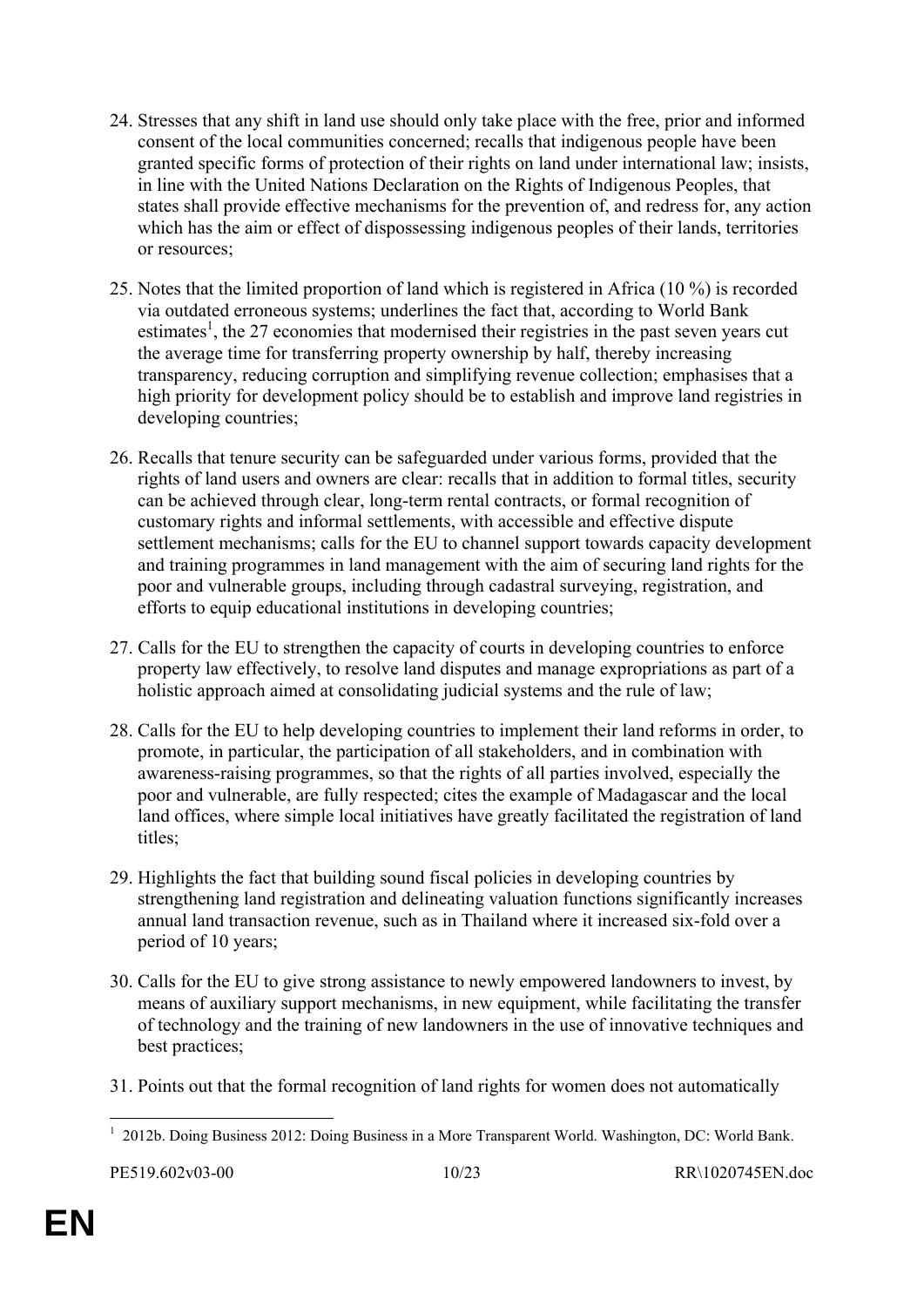entail the effective implementation of those rights; calls for the EU to pay particular attention in its land reform programmes to women's vulnerability to changes in family structure and the degree to which women can enforce their rights, as well as to ensure that in practice, household deeds have both spouses' names on the land title;

- 32. Calls on the Commission and the Member States, in their development and humanitarian policies, to ensure that developing countries introduce legislative measures to promote gender equality and prevent discrimination with regard to property rights based on ethnicity, race and civil status, and address the means of removing the significant social, political and cultural constraints on land rights acquisition;
- 33. Calls for the EU delegations in developing countries to monitor women's property rights to ensure they are not being breached, thereby protecting women from the risk of falling into poverty and social exclusion;
- 34. Calls for the EU to support the efforts of developing countries in reforming land rental markets to provide land access to the poor and promote growth, while avoiding excessive restrictions on lease markets;

#### *Placing land rights, including property rights, at the heart of EU development policy*

- 35. Highlights the fact that large-scale land acquisitions are, inter alia, a direct consequence of weak land governance in developing countries; emphasises that empowering individuals and communities through clear and secure property rights will open contractual arrangements to scrutiny and prevent land-grabbing; underlines that EU aid should contribute to building the institutional capability required for the granting of secure land rights, so as to tackle rent-seeking and bureaucratic inertia, as well as corrupt and unaccountable practices;
- 36. Commends the EU's participation in global land initiatives; highlights the fact that, as the world's leading development actor, the EU has the capacity to enhance its currently limited approach in terms of both scope and visibility with a view to addressing land tenure;
- 37. Notes that along with improving property rights systems in developing countries, the EU must aim to ensure that people have access to social protection and insurance schemes in order to protect their livelihoods and protect their assets in the case of a disaster or shock;
- 38. Recommends that an update be made to the 2004 EU Land Policy Guidelines in coordination with Member States in order to assess current tenure challenges and assist with the implementation of new low-cost technologies in land mapping and administration;
- 39. Calls for the implementation of the Voluntary Guidelines for the Responsible Governance of Tenure of Land, Fisheries and Forests;
- 40. Urges the Commission to set a clearly defined budget line for property rights, shifting from a small-scale perspective to long-term land governance reform, with a view to

RR\1020745EN.doc 11/23 PE519.602v03-00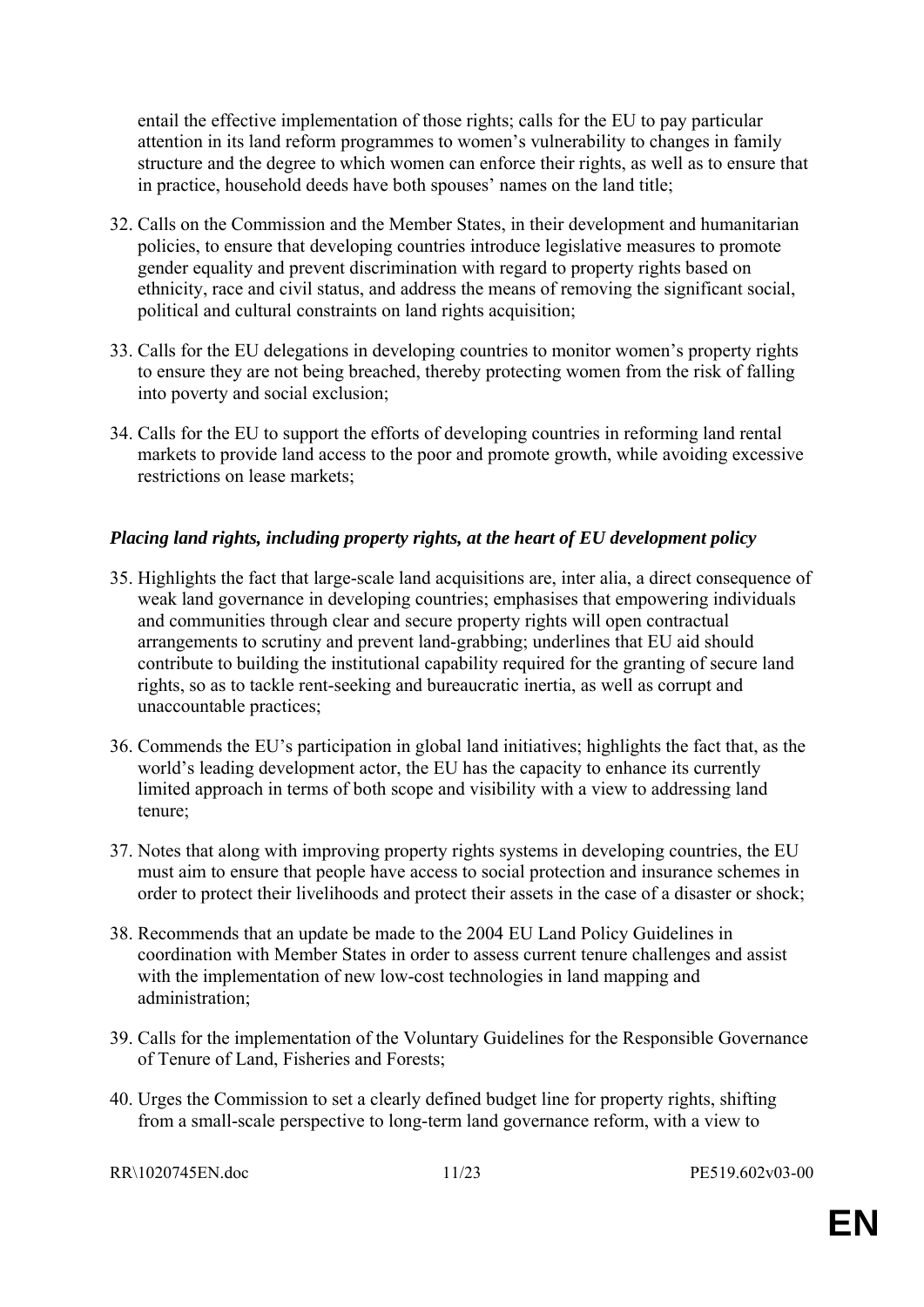streamlining land tenure;

- 41. Stresses that the challenge of providing secure land rights for displaced people and refugees is likely to increase under the pressures climate change; stresses equally that the establishment of legitimate institutions governing access to land for the re-settlement of migrants and refugees is essential, as is the case with restitution to original owners; urges the EU, in this connection, to enhance its assistance with respect to the inclusion of land rights in humanitarian and development responses to disasters or civil conflicts, whereby land policies must guarantee secure land rights for different ethnic, social or generational groups in an equitable manner;
- 42. Calls on the Commission and the Member States to empower women in their rights and access to land, inheritance, access to credit and savings in post-conflict situations, especially in countries where women's rights are not legally enforceable and socially recognised, and where gender-biased laws, traditional attitudes toward women and maledominated social hierarchies pose obstacles to women attaining equal and fair rights; calls on the EU to promote the involvement of the newly created UN Women's Organisation in this issue;
- 43. Welcomes the Land Transparency Initiative, launched by the G8 in June 2013, on the basis of the Extractive Industries Transparency Initiative and the recognition of the fact that transparency as regards the ownership of companies and land, combined with secure property rights and strong institutions, is crucial for poverty alleviation; stresses, however, that efforts need to be increased in order to facilitate the implementation of efficient land reform;
- 44. Recommends that property rights and land tenure security for all be included as an objective on the post-2015 development agenda, with a view to sound land management as a key to achieving the MDG goals and eradicating poverty;
- 45. Reaffirms the EU's commitment to reduce poverty worldwide in the context of sustainable development, and reiterates that the EU should include a strong gender component in all of its policies and practices in its relations with developing countries<sup>1</sup>;
- 46. Emphasises the fact that the strengthening of policies to place women's access to property in developing countries on an equal footing with that of men is necessary; takes the view that this must be taken into consideration in the country programmes and must be accompanied by the requisite financial support mechanisms (such as savings, credit, grants, micro-credits and insurance); believes that these strengthened policies will result in the empowerment of women and NGOs and promote women's entrepreneurship; considers that they will improve women's legal and financial literacy, support girls' education, increase the dissemination and accessibility of information, and establish legal aid services and gender-sensitivity training for financial services providers;
- 47. Calls on the Commission and the Member States, in their development work, actively to promote female entrepreneurship and property rights, as part of the process of enhancing women's independence from their husbands and strengthening their countries' economies;

<sup>1</sup>  $1$  OJ C 46, 24.2.2006.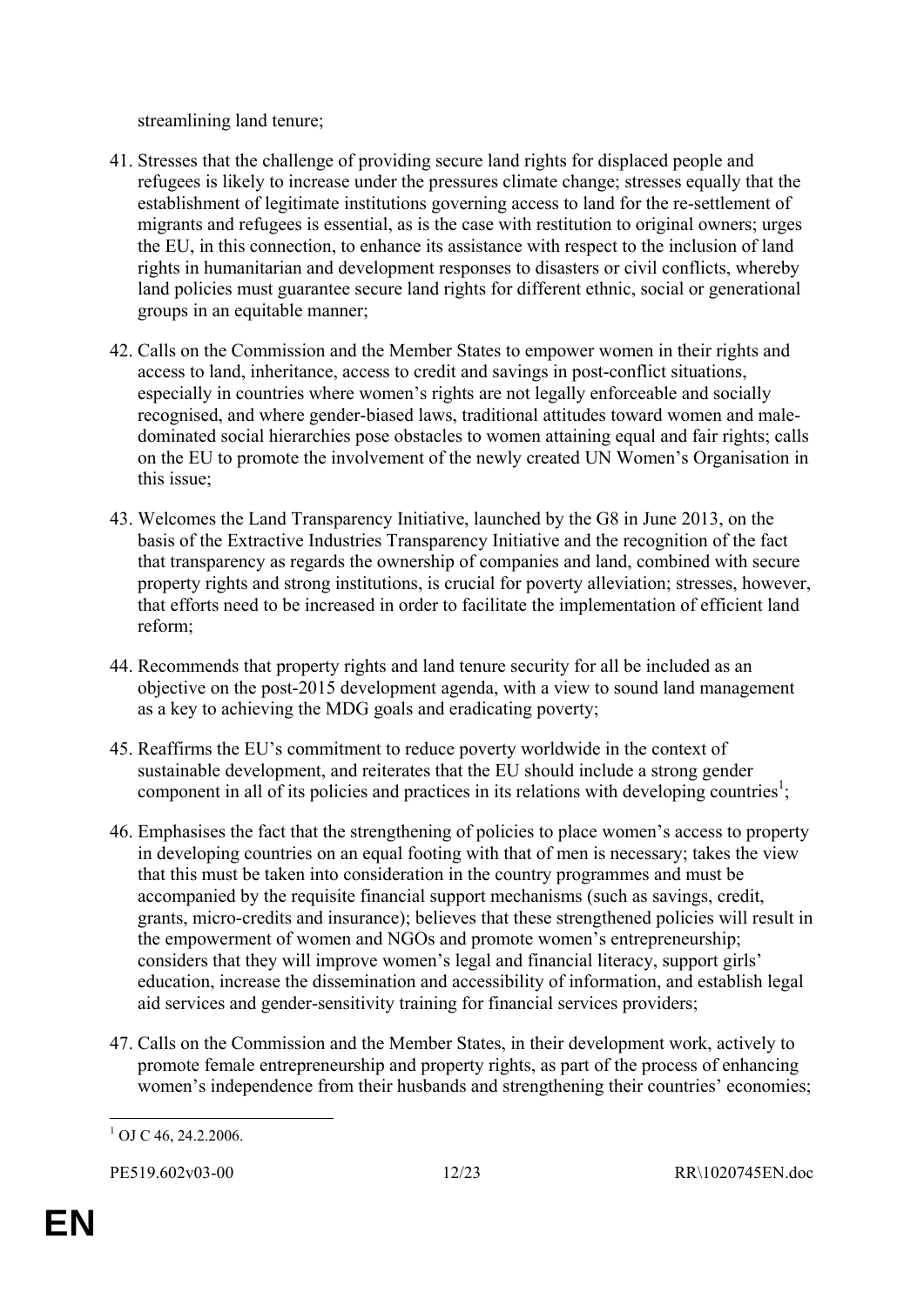48. Recalls that 15 October is the International Day of Rural Women and calls on the European Union and the Member States to promote awareness-raising campaigns in developing countries;

> \* \* \*

49. Instructs its President to forward this resolution to the Council, the Commission, the governments and the parliaments of the Member States, the Secretary General of the United Nations, the President of the World Bank, the Association of Southeast Asian Nations, the Euro-Latin American Parliamentary Assembly and the Africa Caribbean Pacific-European Union Joint Parliamentary Assembly.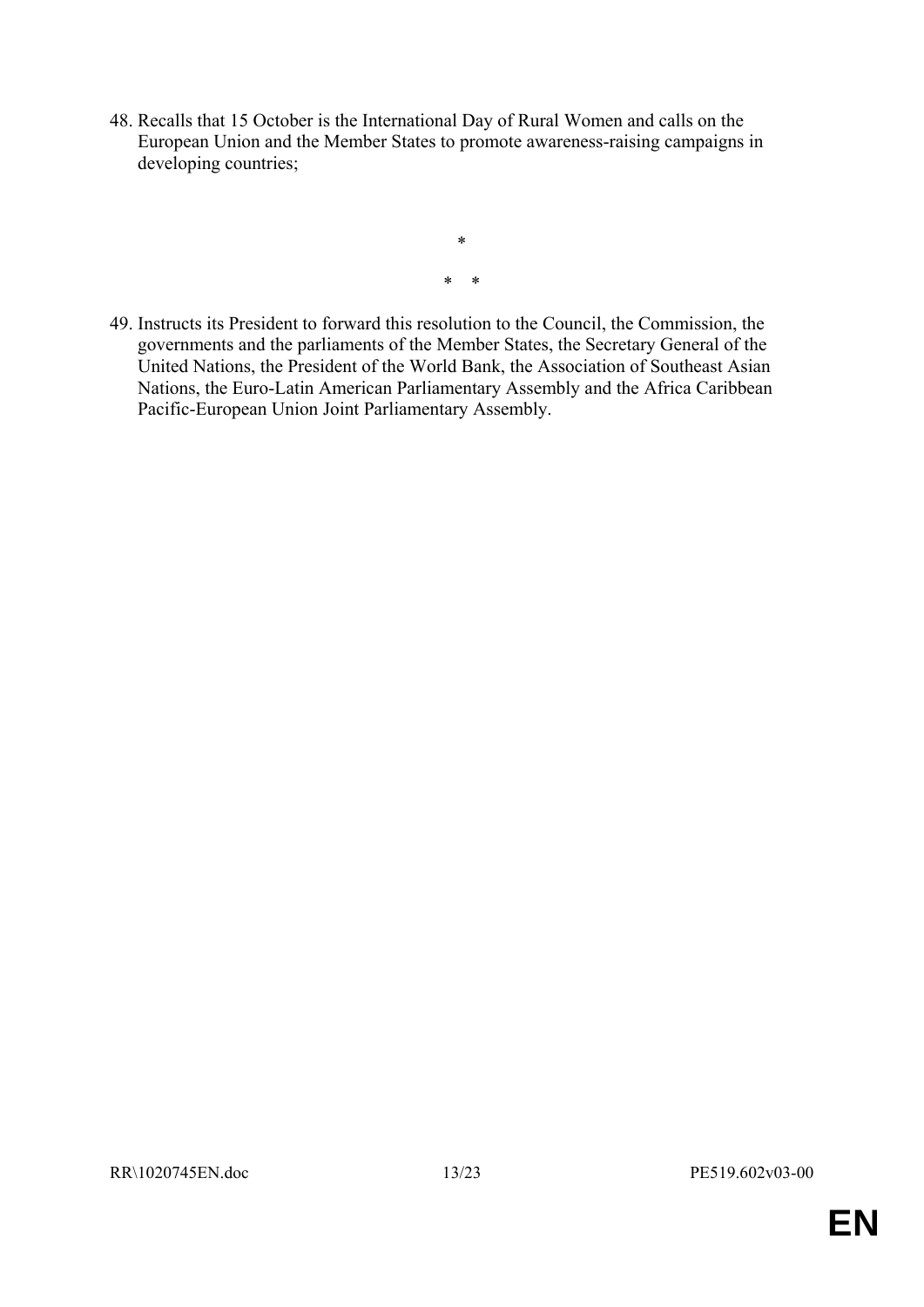# **EXPLANATORY STATEMENT**

#### **Property rights and land tenure security status quo in the developing world**

Article 17 of the Universal Declaration of Human Rights states that 'Everyone has the right to own property alone as well as in association with others' and that 'No one shall be arbitrarily deprived of his property'.

Nevertheless, 1.2 billion people worldwide occupy properties for which they don't hold formal rights, live without permanent homes or access to land altogether.<sup>1</sup>

Moreover, although the MDGs recognised the need to address the security of slum inhabitants and urban squatters in developing countries and committed to account for at least 100 million slum inhabitants by 2020, the target is far from being on track; 90% of new urban settlements in Sub-Saharan Africa are taking the form of slums and 3 billion people are estimated to reside in slums by  $2050^2$ .

However, these assets cannot be protected nor mobilised. They represent dead, extra-legal capital. Nobody can identify who owns what, resources cannot be turned into their full capital value, and wealth cannot be traded outside a narrow circle of local people who know and trust each other and cannot be used as collateral or guarantee against future investments.

At the same time, in developing countries, the process to escape informality and become a registered legal entity is fraught with high monetary and procedural costs, taking years to complete. Hernando de Soto's survey teams identified that, in Peru, getting legal authorisation to build a house on state-owned land and to obtain a legal title for that particular land took 6 years and 11 months, involving 728 steps.<sup>3</sup>

This total extra-legal and unregistered wealth is estimated at over 9.3 trillion USD, which is 93 times larger than the total for all the foreign aid given to developing countries in the past 30 years<sup>4</sup>. As such, establishing legal property law systems and empowering people to govern over their own resources could turn out to be the greatest development story of the 21<sup>st</sup> century, but also the greatest challenge of all.

#### **The potential impact of property rights and land tenure security in developing countries**

The knowledge that property rights radically impacts economic development and reduces poverty is not based on a hypothetical model. We only have the look at the 19<sup>th</sup> Century to recognise that the legal property system became the staircase that took the US and the Western States from the universe of assets in their natural state to the conceptual universe of

 1 Tim Hansted, President and CEO Landesa (Rural Development Institute)

<sup>&</sup>lt;sup>2</sup> Global Land Tool Network Brief 1, March 2010

<sup>3</sup> Hernando De Soto, *The Mystery of Capital - Why Capitalism Triumphs in the West and Fails Everywhere Else*, 2001.

 $4$  idem.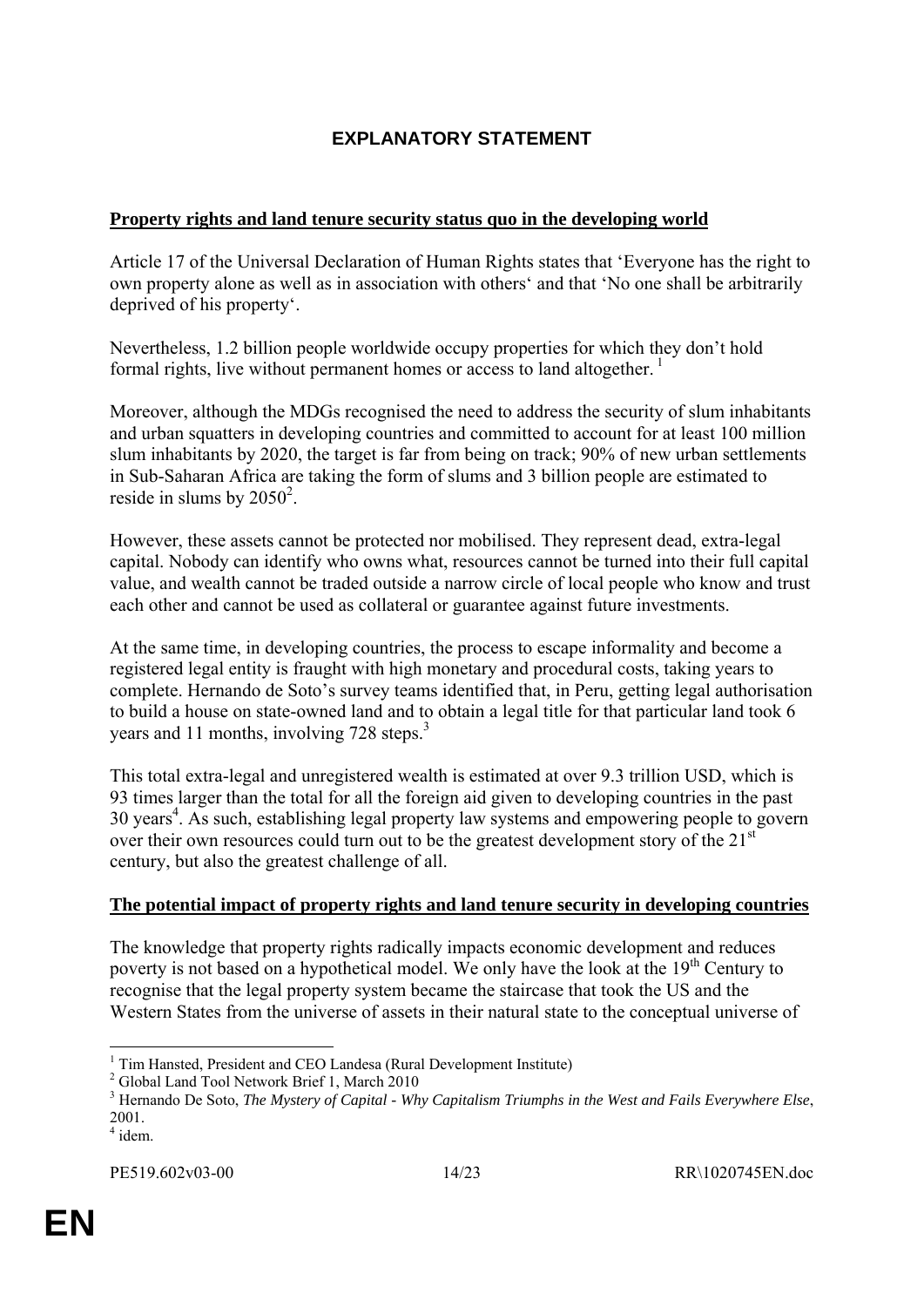capital formation where assets can be used to their full productive potential.

Today's developing countries, like America 200 years ago, have three choices: to ignore the extra-legal arrangements made by the 'landless poor' and urban squatters, to make superficial concessions or to become the champions of extra-legal entities.

The key challenges of the  $21<sup>st</sup>$  century - food security, energy scarcity, water shortage, urban and population growth, environmental degradation, climate change, natural disasters and state fragility – can all be correlated to issues of land governance, reinforcing the need to prioritise comprehensive land reform.

#### *Economic Growth and Poverty Alleviation*

Recognised and registered property rights are a catalyst for economic growth, enhancing investment opportunities through access to capital and low-cost credit, using land as collateral. Secure tenure generates higher productivity and stimulates entrepreneurship through access at functional rental and sales markets, boosting commercial values through adequate registration of land holdings and SMEs;

While non-transparent, corrupt and inefficient land administration systems constitute a major bottleneck for entrepreneurship and SMEs, easily transferable land titles reduce the cost of accessing credit and increases the opportunities for gainful employment, contributing to innovation and technological advancement.

In China for example, agricultural reform and improved land rights reduced the number of undernourished people from 387 million in 1969 to 150 million in the mid-2000s.

#### *Agricultural Productivity and food security*

Smallholders constitute 95% of the potential land owners in developing countries and are the most vulnerable. Having secure provisions for the land they cultivate, registered property rights and legal decision-making powers provides strong incentives for landowners to invest in innovative technologies that increase agricultural productivity and land fertility, guarantees their access to capital and markets, stimulates local economies, increases food security, decreases migration and slows down urbanisation.

In Ethiopia, USAID worked with the government towards the implementation of clear rights for landowners. In the 32 pilot districts that implemented the program, over the last 3 years, yields have increased up to  $40\%$  per acre with no other inputs<sup>1</sup>; The concerns the government had at the beginning of the project have thus been allayed, allowing for the development of a country-wide reform.

#### *Urban and Population Growth*

With a 70% urban population globally by 2050, the legal property system alone by registration has the capacity to bring slum inhabitants and urban squatters into the formal

<u>.</u>

<sup>&</sup>lt;sup>1</sup> USAID Ethiopia, http://ethiopia.usaid.gov/programs/feed-future-initiative/projects/land-administration-nurturedevelopment-land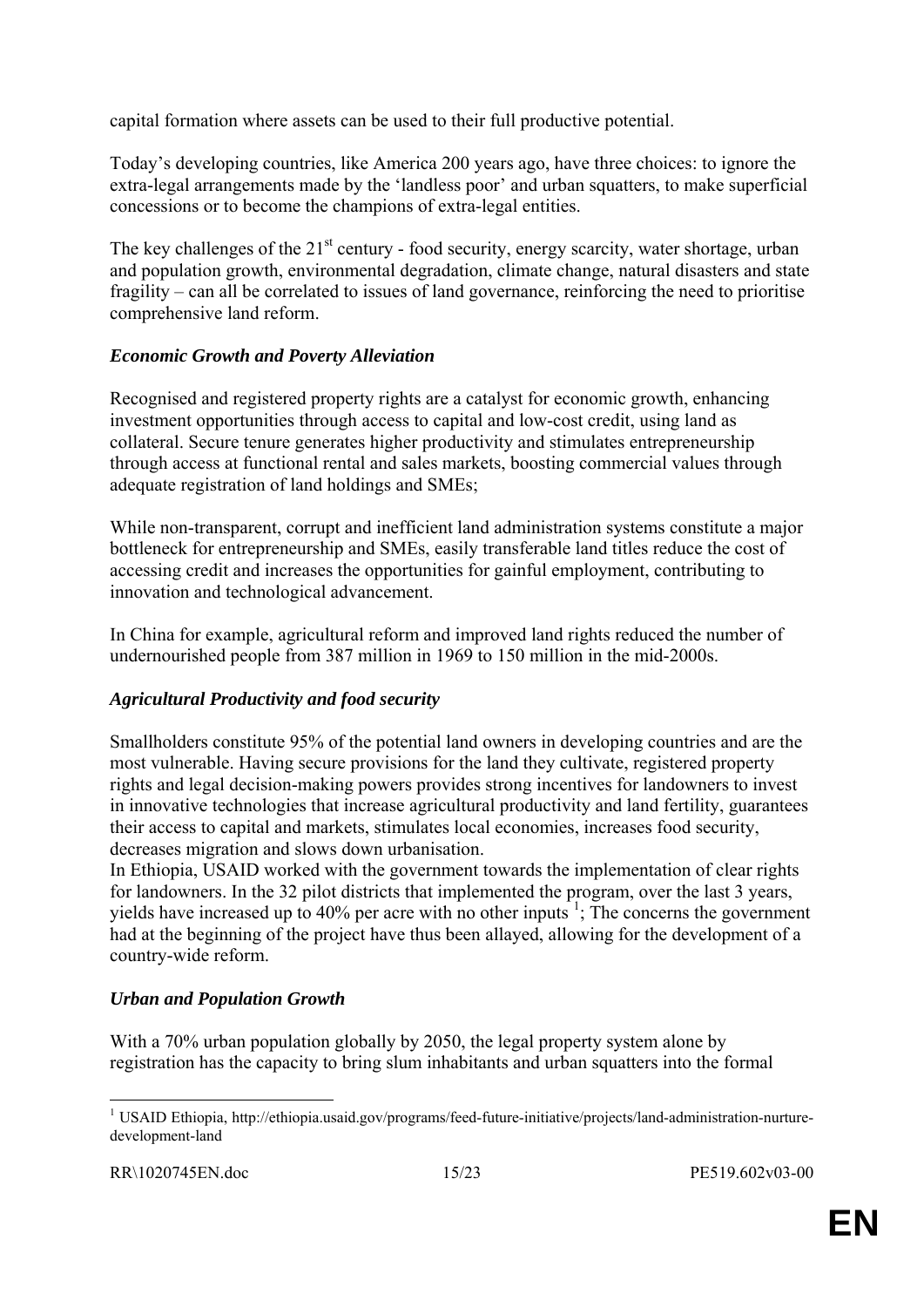economy, converting their assets into real measurable and transferable wealth thereby producing future economic opportunities.

#### *Environmental Protection and Climate Change mitigation*

Empowering people to make decisions over their own resources, in addition to formal inheritance provisions and protection against vested interests that could seize their property, strongly encourages landowners to sustainably invest in their land to prevent environmental degradation and soil erosion by practicing terracing and irrigation. A study carried out by LANDESA found that 'a household with fully secure and transferable land is estimated to be 59.8% more likely to invest in terracing than one which expects redistribution during the next 5 years.'

#### *Women's land rights*

Women, who represent 70% of Africa's farmers, are customarily locked out of legality. They formally own as little as 2% of the land. However, even where their rights are recognised and non-discriminatory policy reform takes place, traditional perceptions obstruct adequate implementation. More often than not, women are deprived of the mere knowledge of the rights they are entitled to claim and therefore awareness training programs become crucial for their development as decision-makers and economic agents.

#### *Post-conflict and state fragility*

Focusing on strong land governance systems and resolving land disputes to address underlying tensions in post-conflict countries and fragile states is one of the main pillars of stability and sustainable development.

#### *Large scale land acquisitions (land-grabbing)*

In Africa, as little as 10% of the land is formally registered, while 90% remains informally administered. National elites and local chieftains have historically controlled the unregistered individual parcels of land. In Ethiopia, where USAID has pioneered land registration and secured title deeds, farmers used to be subjected to recurrent, unanticipated land seizures, arbitrary redistributions and nationalisation.

Consequently, large scale land acquisitions are a direct consequence of weak or absent land governance in developing countries, taking place in a vacuum with countless opportunities for corruption, expropriations without adequate compensation and without the rights of all the stakeholders involved being respected. It is estimated that as much as 203 million hectares worldwide have been part of large scale land deals between  $2000$  and  $2010<sup>1</sup>$ . Investigating the impact of the Swiss Addax Bioenergy large-scale plantations on the surrounding local communities in Sierra Leone, Action Aid has reported that 99% of those interviewed considered that, as a consequence, food production has declined in the region.<sup>2</sup>

1

<sup>&</sup>lt;sup>1</sup> http://www.landmatrix.org/get-the-idea/global-map-investments/<br> $\frac{2}{3}$  Action Aid Buckey promises: The impacts of Adday Biography

<sup>&</sup>lt;sup>2</sup> Action Aid, *Broken promises: The impacts of Addax Bioenergy in Sierra Leone on hunger and livelihoods,* September 2013.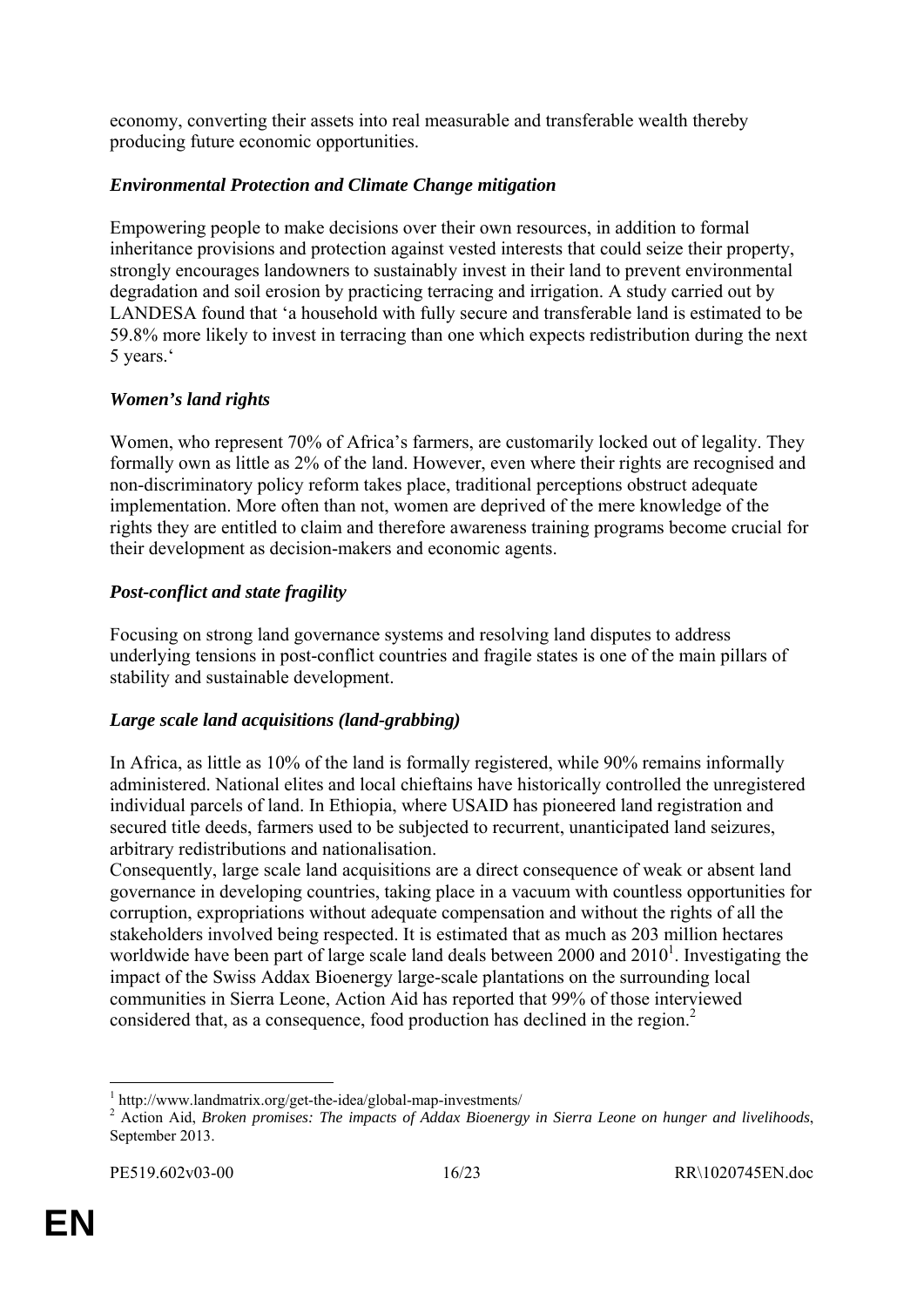#### **Steps to formal property rights and sustainable land governance in the developing world**

Institutional reform and capacity development underpins the sustainability of sound land governance and accompanies the process of registering individual land holdings and small businesses.

Government institutions must play an important role in defining and enforcing property rights through tribunals and state police. However, contrary to the general misconception, the state is not the source or distributor of property, but the defender of property. In many cases, national land titling systems have been converted from organisations which protect legitimate land claims into organisations which validate land theft.

Land reform and the development of property rights systems must be approached with a high degree of flexibility, on the basis of local, cultural and social conditions, under the following framework:

- 1. The collection of accurate land data and land surveying of the different types of land;
- 2. The registration of land and systematic titling through cadastral mapping via low-cost technologies and infrastructures;
- 3. The decentralisation of land administration empowers local communities and individuals and encourages the elimination of corrupt practices imposed by local chiefs through deals struck with foreign investors, claiming unregistered individual lands;
- 4. The modernisation and computerisation of land management increases efficiency, transparency and facilitates revenue collection. In India, Karnataka alone quadrupled its land-related revenue from 120 million USD in 2000 to 480 million USD in 2008. Moreover, computerisation avoided users 16 million USD in bribes.<sup>1</sup>
- 5. The participation and consultation of all stakeholders is of paramount importance in order to ensure that the needs and concerns of all parties, especially the poor and vulnerable, are fully respected.
- 6. Strengthening the capacity of courts to resolve land disputes and manage expropriations must be part of a holistic approach to consolidate judicial systems and the rule of law. At the same time, the local political organisations which have emerged to defend land rights can't be disregarded, they are often democratic and legitimate, but not transparent to outsiders and lacking the ability to document land rights accurately.
- 7. Developing countries require sound fiscal policies built upon a fair tax policy and a documented tax assessment, which in turn require strengthening land registration and delineating valuation functions, to record accurate annual land transaction revenue; in Thailand, as a result of reform, annual land transaction revenue increased six-fold over a period of 10 years.
- 8. Support mechanisms for newly empowered landowners create incentives for smallholders to invest in new equipment and boost agricultural production. Facilitating technology transfer and training new landowners in the use of innovative techniques and best practices is fundamental in the first years after land registration.

#### **Placing property rights at the heart of EU development policy**

<u>.</u>

<sup>&</sup>lt;sup>1</sup> Deininger, K., H. Selod, and A. Burns. 2012. 'The Land Governance Assessment Framework: Identifying and Monitoring Good Practice in the Land Sector." World Bank, Washington, DC.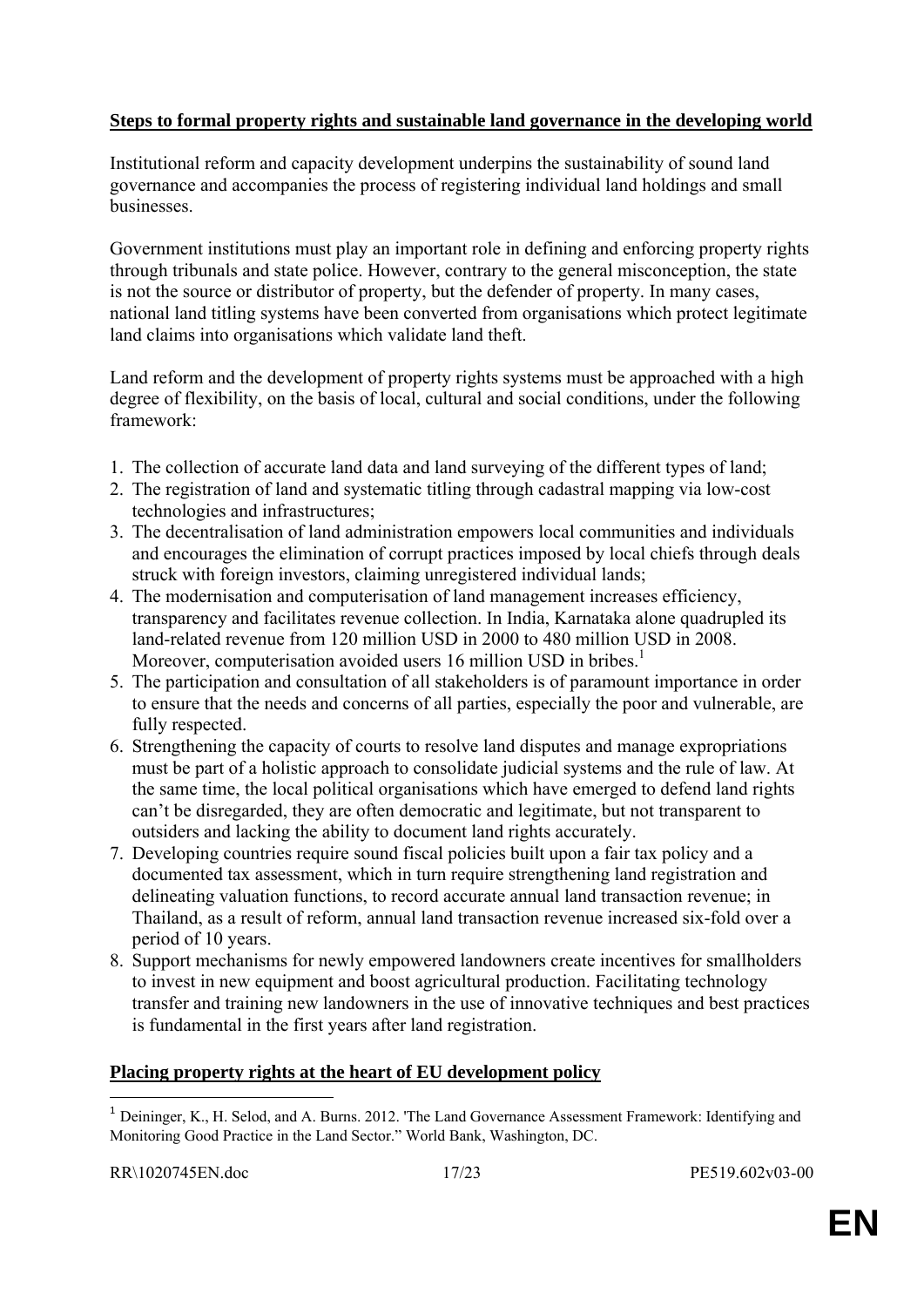The European Union must stand at the forefront of the fight against land grabbing. Overturning weak or even absent land governance in developing countries and empowering people through clear and secure property rights will open contractual arrangements to scrutiny, impede dispossession, redistribution without fair compensation and negligence. Secure land tenure systems are not a short-term endeavour, but require a long-term approach and the concerted commitment of a multitude of actors, from governments to civil society, from international donors to public and private agents.

In order for the European Union to become a major player in the advancement of property rights and in the fight against land-grabbing, this report recommends that:

- The European Commission opens a clearly defined budget line for property rights in developing countries, designed to support long-term land governance reform and to streamline land tenure in drafting and implementing Country Strategy Papers.
- The formalisation of property rights and land registration is placed on the post-2015 development agenda.
- An overarching accountability mechanism under the auspices of the United Nations to be developed, with the express purpose of supporting land reform, monitoring land governance in a transparent and accountable fashion, while encouraging states to respect and pursue land claims made by individuals and communities.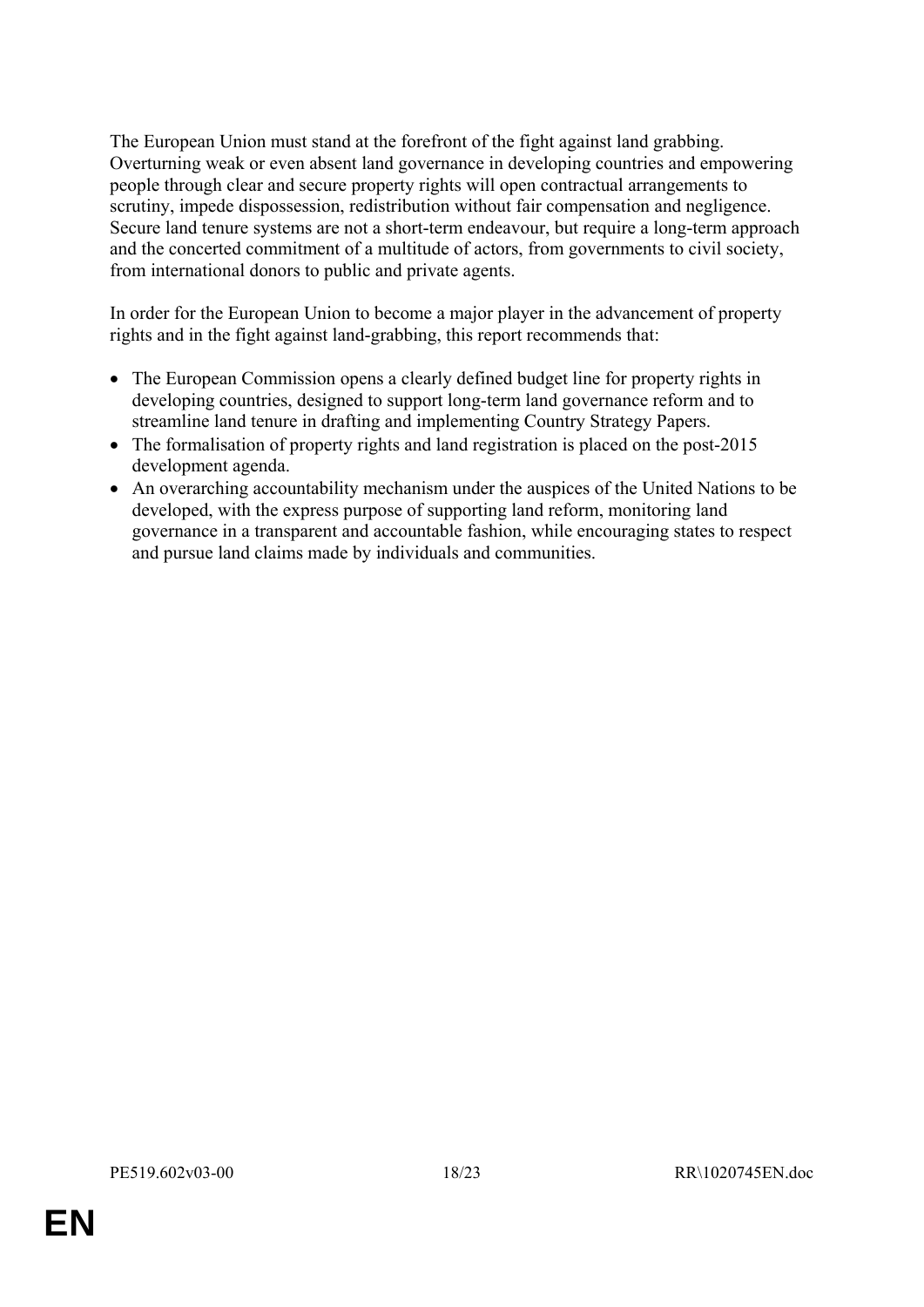15.7.2011

# **OPINION OF THE COMMITTEE ON WOMEN'S RIGHTS AND GENDER EQUALITY**

for the Committee on Development

on the role of property rights, property ownership and wealth creation in eradicating poverty and fostering sustainable development in developing countries (2011/2009(INI))

Rapporteur: Silvia Costa

### **SUGGESTIONS**

The Committee on Women's Rights and Gender Equality calls on the Committee on Development, as the committee responsible, to incorporate the following suggestions in its motion for a resolution:

- A. whereas women in developing countries face a serious gender gap in terms of property rights and ownership, especially in access to productive resources such as land and livestock; whereas women control less land than men and the land they control is often of poorer quality; whereas closing the gender gap in access to productive resources could reduce the number of hungry people in the world by  $12-17\frac{1}{6}$ ,
- B. whereas more than 60% of chronically hungry people are women and girls and, in the developing countries,  $60-80\%$  of food is produced by women<sup>2</sup>,
- C. whereas, in many developing countries, women's property rights, secured access to land and access to savings and credit are not socially recognised; whereas, starting from such a discriminatory basis, it is particularly difficult for women to assert their property rights, and especially rights to inheritance, by legal means,
- D. whereas under Article 25 of the Universal Declaration of Human Rights everyone has the right to take possession of the resources or means needed to produce or obtain food in sufficient quantities for existence,
- E. whereas in particular women's rights to property in developing countries are being

 1 Food and Agriculture Organisation of the United Nations (FAO), *The State of Food and Agriculture*, 2011,  $\frac{p}{2}$ . E<sub>24</sub>

Food and Agriculture Organisation of the United Nations (FAO)*, Policy Brief No 5, Economic and Social Perspectives,* August 2009*.*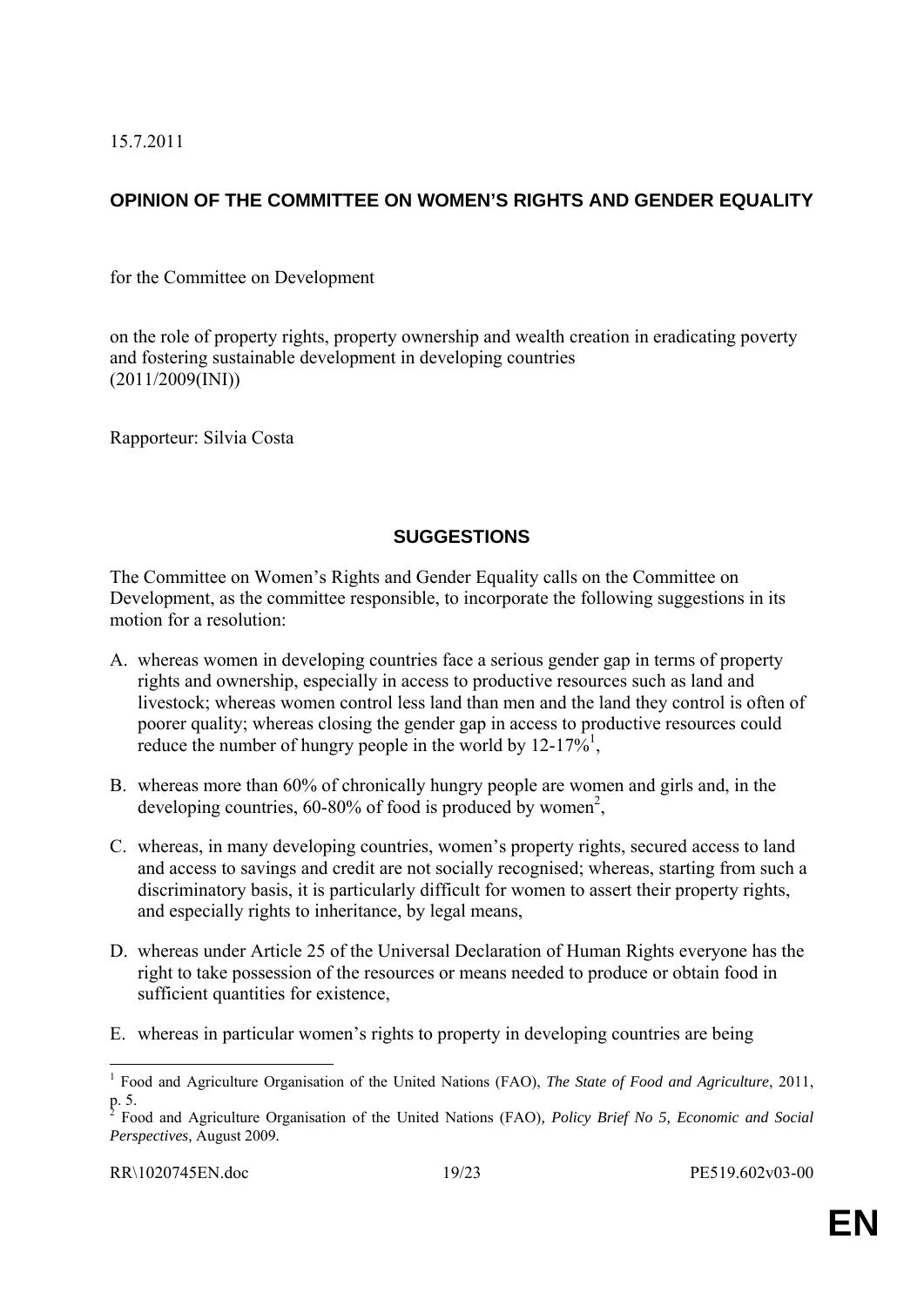violated through the increasing incidence of large-scale land acquisition by the developed countries for commercial or strategic purposes such as agricultural production, food security and energy and biofuel production; whereas women often lack the opportunity to harness legal aid and representation to successfully challenge violations of property rights in developing countries,

- 1. Calls on the Commission and the Member States to allocate sufficient and utilise existing financial resources in a cost-effective, appropriate and practical way when providing development assistance, as well as adopt special policy provisions for closing the gender gap in secure access to land and other property rights and ownership, including through the elimination of all forms of discrimination against women under the law in line with the principles of the Beijing Declaration;
- 2. Reaffirms the European Union's commitment to reduce poverty worldwide in the context of sustainable development and that the EU should include a strong gender component in all its policies and practices in its relations with developing countries<sup>1</sup>;
- 3. Emphasises that the strengthening of policies to place women's access to property in developing countries on an equal footing with men's is necessary; takes the view that this needs to be taken into consideration in the country programmes and needs to be accompanied by the requisite financial support mechanisms (such as savings, credit , grants, micro-credits and insurance); believes that these strengthened policies will result in the empowerment of women and NGOs and promote women's entrepreneurship; considers that they will improve women's legal and financial literacy, support girls' education, increase the dissemination and accessibility of information and establish legal aid services and gender-sensitivity training for financial service providers;
- 4. Calls on the Commission and the Member States, in their development work, to actively promote female entrepreneurship and property rights, as part of the process of enhancing women's independence from their husbands and strengthening their countries' economies;
- 5. Asks the Commission and the Member States, in their development assistance policies, to take account of large-scale land acquisition processes by developed countries' investors in developing countries, and on the African continent in particular, which are affecting local farmers and which have a devastating impact on women and children, with a view to protecting them from impoverishment, famine and forcible eviction from their villages and land;
- 6. Calls on the Commission and the Member States to examine, via the UN, the impact such acquisitions have on the desertification of farmland, on the loss of women's right of residence and right to property, with particular reference to women who are single or the head of the family, on food security and on their livelihood and that of their children and dependent persons;
- 7. Calls on the Commission and the Member States in their development and humanitarian policies to ensure that developing countries introduce legislative measures to promote gender equality and prevent discrimination with regard to property rights based on

<sup>1</sup>  $1$  OJ C 46, 24.2.2006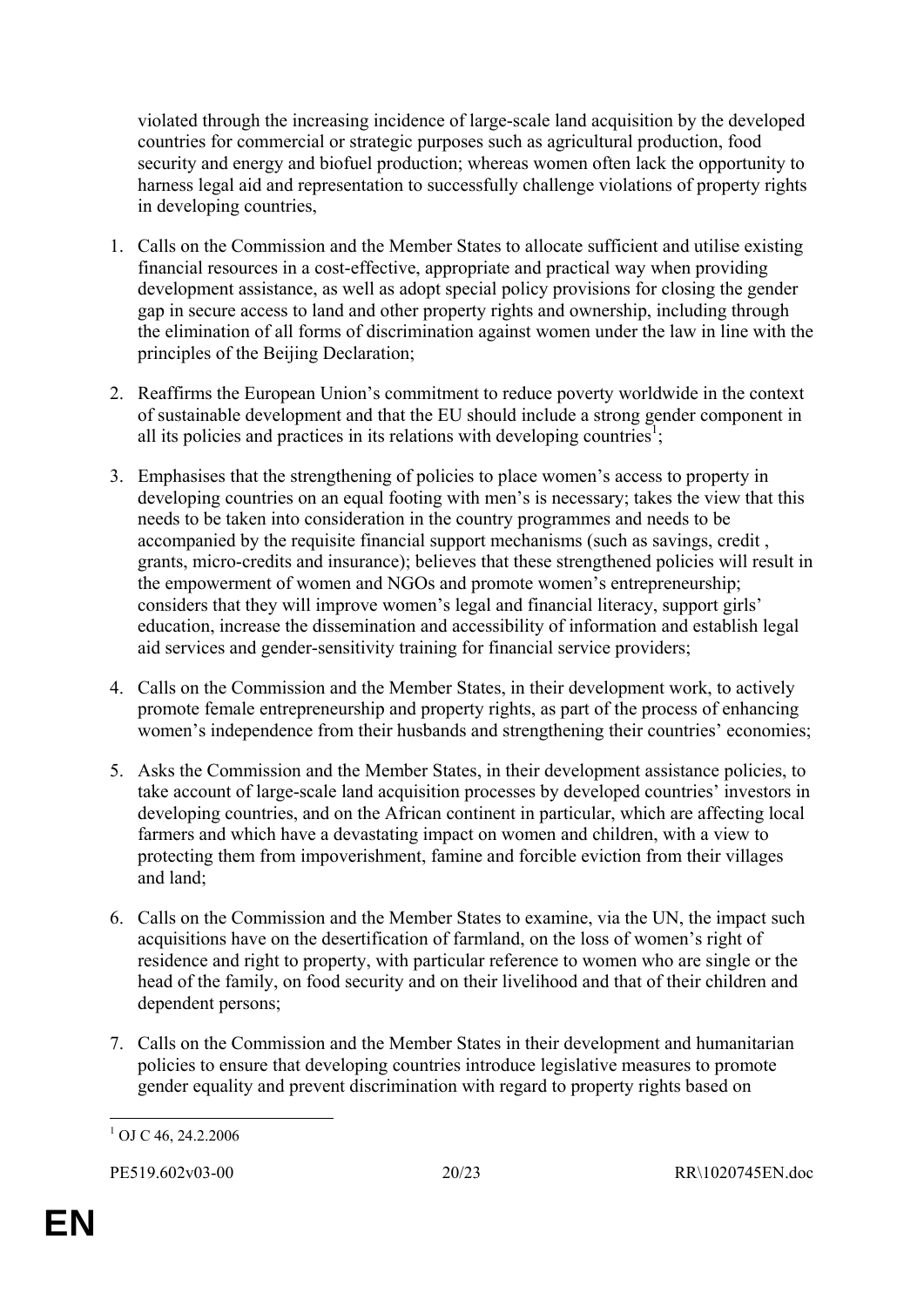ethnicity, race and civil status and address how to remove the significant social, political and cultural constraints on land rights acquisition;

- 8. Calls for the European Union's Delegations in the developing countries to monitor women's property rights to ensure they are not breached, thereby protecting women from the risk of falling into poverty and social exclusion;
- 9. Recalls that 15 October is the International Day of Rural Women and calls on the European Union and the Member States to promote awareness-raising campaigns in the developing countries;
- 10. Calls on the Commission and the Member States to empower women in their rights and access to land, inheritance, access to credit and savings in post-conflict situations, especially in countries where women's property rights are not legally enforceable and socially recognised and where gender-biased laws, traditional attitudes toward women and male-dominated social hierarchies pose obstacles to women attaining equal and just rights; calls on the EU to promote the involvement of the newly created UN Women's Organisation in this issue;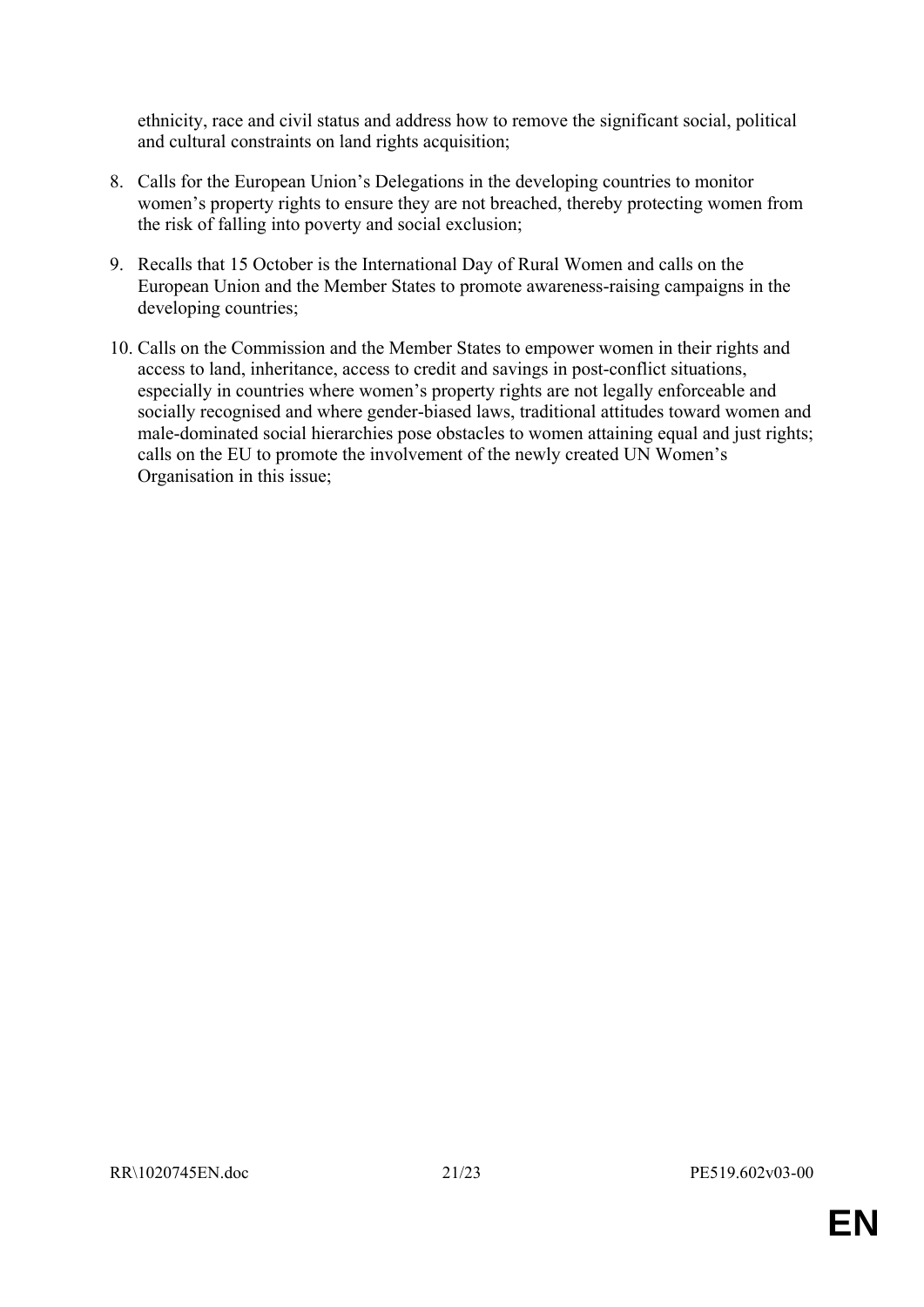|--|

| Date adopted                                                  | 13.7.2011                                                                                                                                                                                                                                                                                                                                                                                 |
|---------------------------------------------------------------|-------------------------------------------------------------------------------------------------------------------------------------------------------------------------------------------------------------------------------------------------------------------------------------------------------------------------------------------------------------------------------------------|
| <b>Result of final vote</b>                                   | 29<br>$\pm$<br>$\theta$                                                                                                                                                                                                                                                                                                                                                                   |
| Members present for the final vote                            | Regina Bastos, Edit Bauer, Marije Cornelissen, Silvia Costa, Edite<br>Estrela, Ilda Figueiredo, Zita Gurmai, Teresa Jiménez-Becerril Barrio,<br>Nicole Kiil-Nielsen, Astrid Lulling, Barbara Matera, Angelika Niebler,<br>Siiri Oviir, Antonyia Parvanova, Nicole Sinclaire, Joanna Katarzyna<br>Skrzydlewska, Eva-Britt Svensson, Britta Thomsen, Marina<br>Yannakoudakis, Anna Záborská |
| Substitute(s) present for the final vote                      | Izaskun Bilbao Barandica, Vilija Blinkevičiūtė, Christa Klaß, Mojca<br>Kleva, Mariya Nedelcheva, Norica Nicolai, Chrysoula Paliadeli,<br>Antigoni Papadopoulou, Sirpa Pietikäinen                                                                                                                                                                                                         |
| Substitute(s) under Rule 187(2) present<br>for the final vote | Jacek Włosowicz                                                                                                                                                                                                                                                                                                                                                                           |